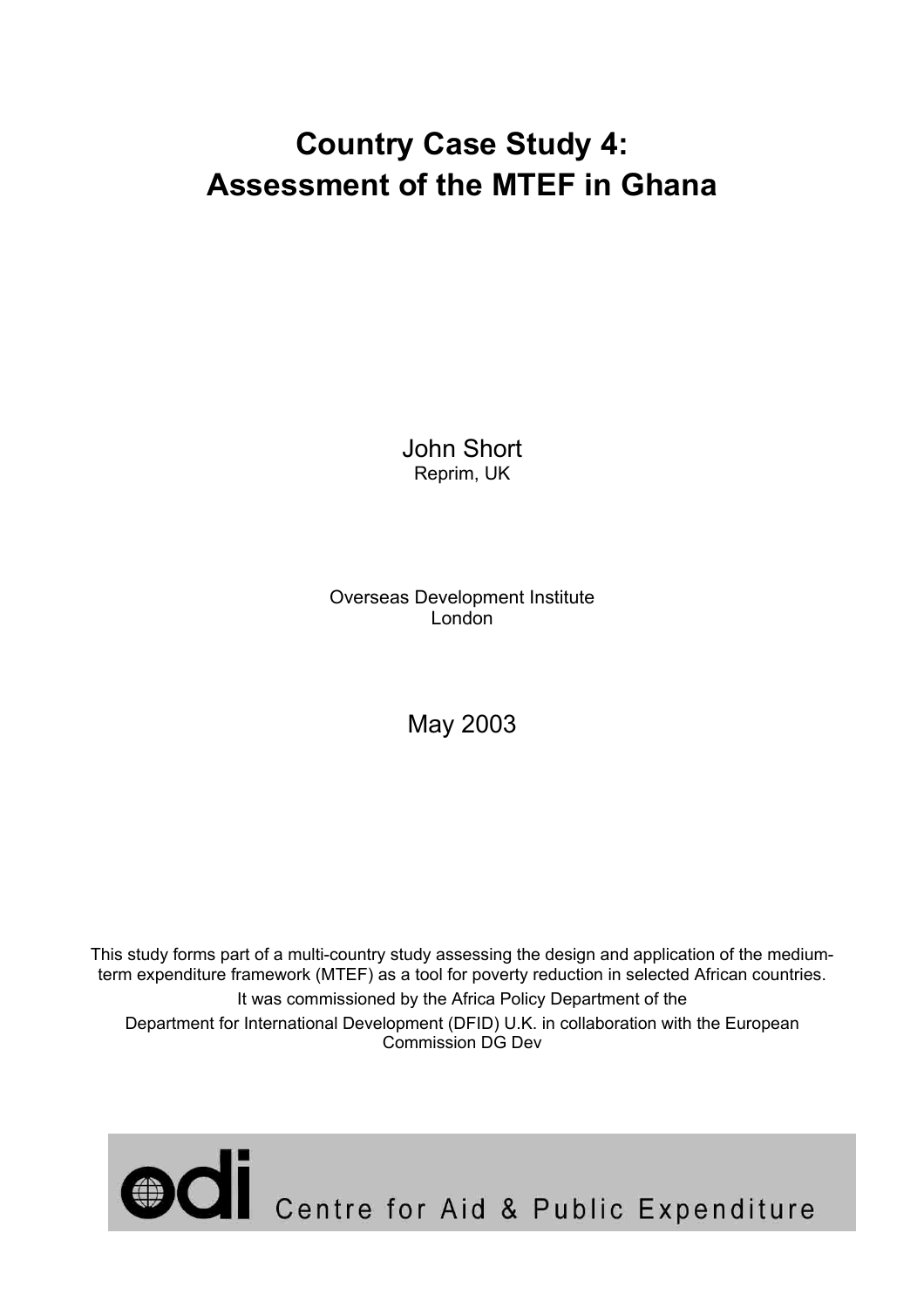## **Contents**

| 1. Background                                                                                                                                   | $\mathbf{1}$                  |
|-------------------------------------------------------------------------------------------------------------------------------------------------|-------------------------------|
| 2. The MTEF Process and Organisational Framework                                                                                                | $\mathbf{1}$                  |
| 3. MTEF Structure and Coverage                                                                                                                  | 6                             |
| 4. Basis and Process of Setting Resource Projections                                                                                            | $\overline{7}$                |
| 5. Basis and Process of Setting Aggregate Limits and Broad Allocations                                                                          | 9                             |
| 6. Policy, Planning, the MTEF and Budgeting                                                                                                     | 10                            |
| 7. Basis and Process of Organisational Expenditure Planning                                                                                     | 12                            |
| 8. The MTEF and the Budget Execution                                                                                                            | 12                            |
| 9. The MTEF and the Poverty Reduction Strategy                                                                                                  | 13                            |
| 10. The MTEF and Local Government                                                                                                               | 15                            |
| 11. Quality of Information                                                                                                                      | 16                            |
| <b>12. Conclusions</b>                                                                                                                          | 17                            |
| <b>Charts</b>                                                                                                                                   |                               |
| Chart 1: MTEF Process for Preparation of 2000-2002 Estimates<br>Chart 2: Strategic Planning and Budget Preparation System                       | 4<br>5                        |
| <b>Tables</b>                                                                                                                                   |                               |
| Table 1: Budget Timetable for the Preparation of the 2003 Budget<br>Table 2:<br>Table 3:                                                        | $\overline{2}$<br>$\tau$<br>8 |
| Table 4: Comparison of forecast and actual for percentages of GDP for the 1999 and 2020<br>Guidelines                                           | $\,8\,$                       |
| Table 5: 2001 Budget, Revised Budget and Provision Actual<br>Table 6: Planned Poverty Reduction Expenditure by Sub-Sector, 2001-2002 (GOG only) | 9<br>14                       |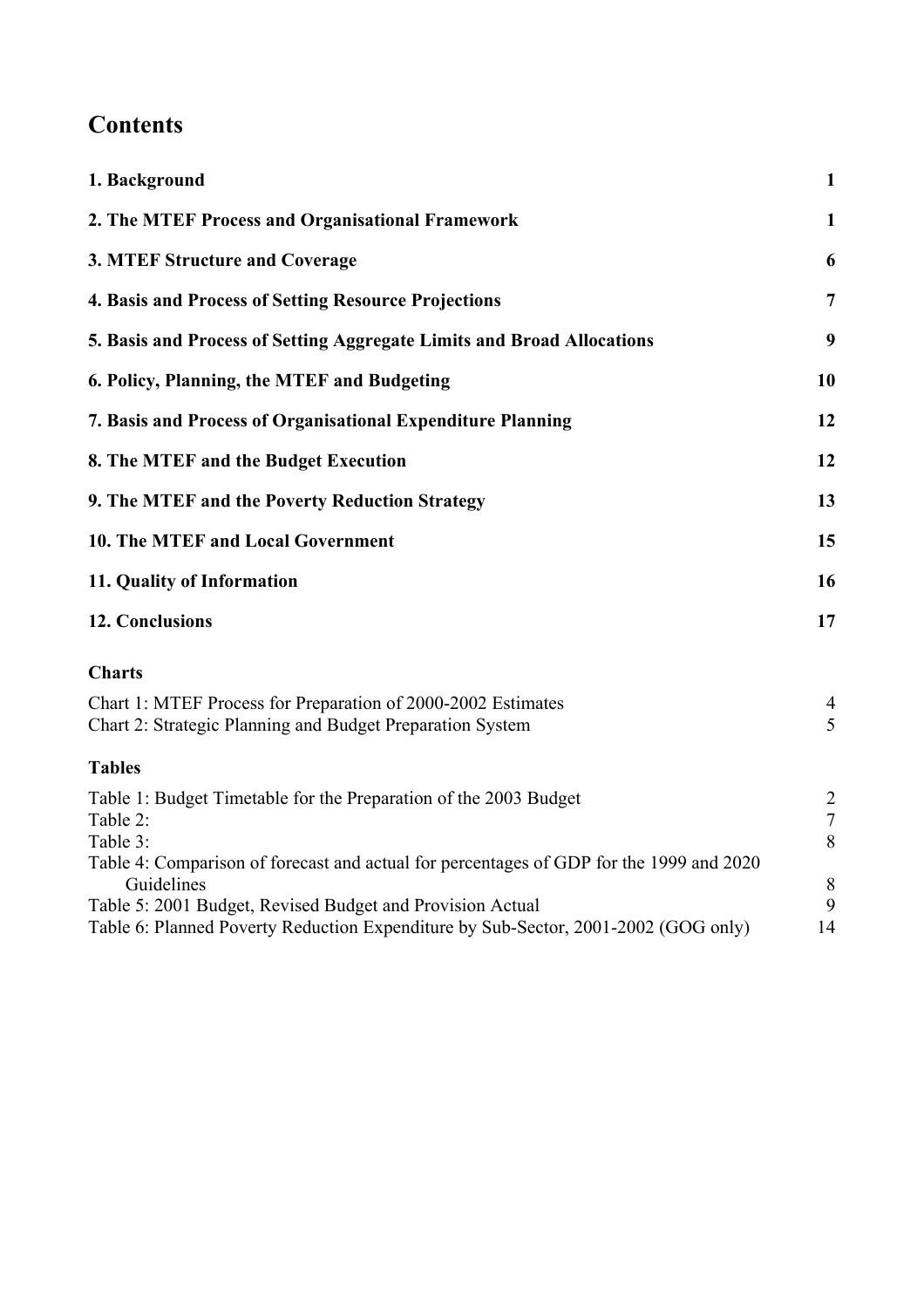## **1. Background**

The Government of Ghana (GoG) implemented an integrated public financial management reform programme (PUFMARP) in mid 1996 which also included a Budget and Public Expenditure Management System (BPEMS) component to computerise the whole public expenditure management cycle. The Medium Term Expenditure Framework (MTEF) is one component of PUFMARP. Various PUFMARP components aim to improve macroeconomic planning, resources allocation and budgeting, revenue collection, expenditure control and accounting, cash management, aid and debt management, audit and procurement.

The initial rationale for such reform was derived from the overall shift in Ghana from a planned control economy to a liberal market based economy. With respect to the MTEF, weakness in budget preparation was identified in the 1993 Public Expenditure Review. These weaknesses typically were those to be associated with an incremental budget. The 1995 Public Expenditure Review expressed the intention of institutionalising a MTEF as part of the normal budget process. In October 1996, the World Bank agreed a Public Financial Management Technical Assistance Project, one of whose components was the MTEF. Donor financial and technical assistance support to PUFMARP was provided by the World Bank, CIDA, European Union and DFID who assisted the MTEF in particular with consultancy support. The MTEF commenced in September 1997 with the arrival of the DFID funded consultants.

The introduction of the MTEF was initially planned on a pilot basis in three Ministries, Departments Agencies (MDAs) only, but was quickly extended to all MDAs. PUFMARP itself forms one part of a wider transformation process in the public service, which is being implemented by GoG as part of its National Institutional Renewal Programme (NIRP). There are parallel and complementary reform efforts under the NIRP umbrella, with Civil Service Performance Improvement Programme (CSPIP), having the greatest interdependency with PUFMARP.

The MTEF approach to budgeting was introduced into the 1999 Budget. Support for the process was widespread ranging from mention of the wider reform process in speeches by the then President to participation in workshops by the Minister and Deputy Minister of Finance and senior officials, as well as their counterparts in line ministries.

## **2. The MTEF Process and Organisational Framework**

The main player in the preparation of the MTEF has been the MTEF project unit supporting the Ministry of Finance. Within the Ministry of Finance, the Deputy Minister has been the principal proponent along with the Budget Department and Research Department (responsible for macroeconomic policy and analysis). Within the MDAs, Budget Committees have been established to prepare individual MDA's inputs and liase with the Ministry of Finance. Other stakeholders are the National Development Planning Commission, the Controller and Accountant General Department, the Head of the Civil Service, the Bank of Ghana.

The preparation of the MTEF and the annual budget has been the same process without any real separation of effort or function. One is indistinguishable from the other. The budget guidelines for the 2002 budget are entitled Guidelines for the Preparation of the 2002 – 2004 Budget (similarly for earlier years) and ceilings are given for three years. The budget documentation only provides details for the year that the budget is being presented.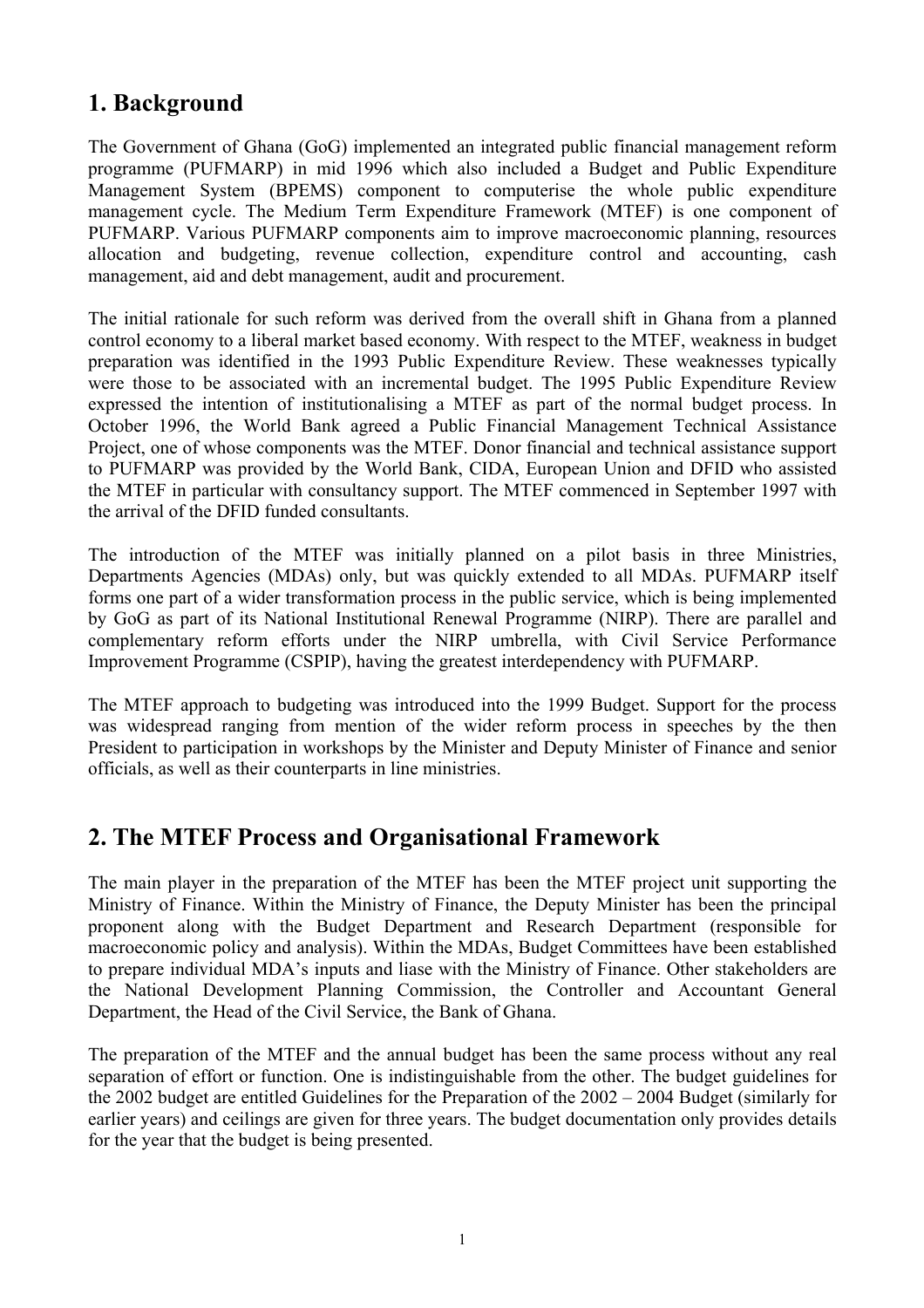The PRS process started after the MTEF. The Ministry of Economic Planning and Regional Cooperation (MEPRC), $\frac{1}{2}$  supported by the National Development Planning Commission, is the main player in the PRS process. The Ghana Poverty Reduction Strategy (GPRS) outlines the consultations that took place linking the GPRS into the MTEF and the budget process, viz.

- Separate GPRS/MTEF/Budget Policy Review workshops for Functional sectors (Administration. Public Safety, Economic Services, Infrastructure, and Social services).
- Separate GPRS/MTEF/Budget Cross Sectoral meetings for Functional sectors.
- Separate GPRS/MTEF/Budget Policy Hearings/Strategy Plans for MDA by Functional Sectors.
- Separate GPRS/MTEF/Budget for MDAs.

Draft estimates by MDAs were scrutinised by Ministry of Finance and by NDPC and was completed and reviewed by Cabinet and Parliament. In this regard, the expenditure component of the PRS has been integrated into the MTEF and Budget. Parliament has to approve the budget, which must by law be presented by 30 November, though the actual budget speech is presented to Parliament much later. The budget is generally revised mainly due to overoptimistic resource envelope estimation.

Ghana holds a Consultative Group meeting with Donors where the Government discusses the budget. This meeting is usually held in the March- April period. Ghana has an IMF programme. A normal feature of IMF (ESAF or PGRF) programmes is IMF vetting of the proposed budget. While this may take place in Ghana, the IMF appears to be concerned more with quarterly cash controls rather than the substance of the budget.<sup>2</sup>

The budget timetable for the preparation of the 2002 budget was woefully truncated.<sup>3</sup> As set out in the Guidelines, the timetable can be found in Table 1.

**Table 1: Budget Timetable for the Preparation of the 2003 Budget** 

|    | Activity                                              | 2002                                                         |
|----|-------------------------------------------------------|--------------------------------------------------------------|
|    | Policy Review Workshop                                | $\frac{17^{\text{th}} - 29^{\text{th}}}{\text{Sept.}}, 2001$ |
| 2. | Submission of Policy Review Reports                   | $27th$ Sept.                                                 |
| 3. | Strategic Plan Review and Costing                     | $10^{th} - 12^{th}$ Oct.                                     |
| 4. | Budget Guidelines Issued with Ceilings                | $12^{th}$ Oct.                                               |
| 5. | Submission of Draft Estimates by MDAs to MoF          | $22nd$ Oct.                                                  |
| 6. | Policy and Budget Hearings for MDAs                   | $29^{th}$ Oct – $2^{nd}$ Nov.                                |
|    | MDAs submit final Draft Estimates to MoF              | $12^{th}$ Nov.                                               |
| 8. | MoF finalises Draft Estimates                         | $13^{th} - 18^{th}$ Nov.                                     |
| 9. | Submission of Draft Estimates to Cabinet              | $19^{th}$ Nov.                                               |
|    | 10. Submission of Final Draft Estimates to Parliament | $30^{th}$ Nov.                                               |

This table is not consistent with the timetable presented in the MTEF Handbook in the chart below. The date of  $30<sup>th</sup>$  November is a constitutional requirement for the budget. The 2002 budget speech was not made until 21 February 2002 and it was after the President's State of the Nation Address. It is inconceivable that the type of budget preparation required to fulfil the MTEF approach can be incorporated in this timeframe.

 $\overline{a}$ 1 MEPRC is a new ministry created by the incoming government. Prior to its creation NDPC took the lead on the PRS process. 2

Compared to Rwanda for example.

<sup>3</sup> The timetable for the 2000 budget was slightly less truncated starting with MDA policy reviews and cross-sectoral meetings on 31 July 1999. Budget ceilings were circulated on 17 Sept. The budget statement was on 9 Feb. 2000.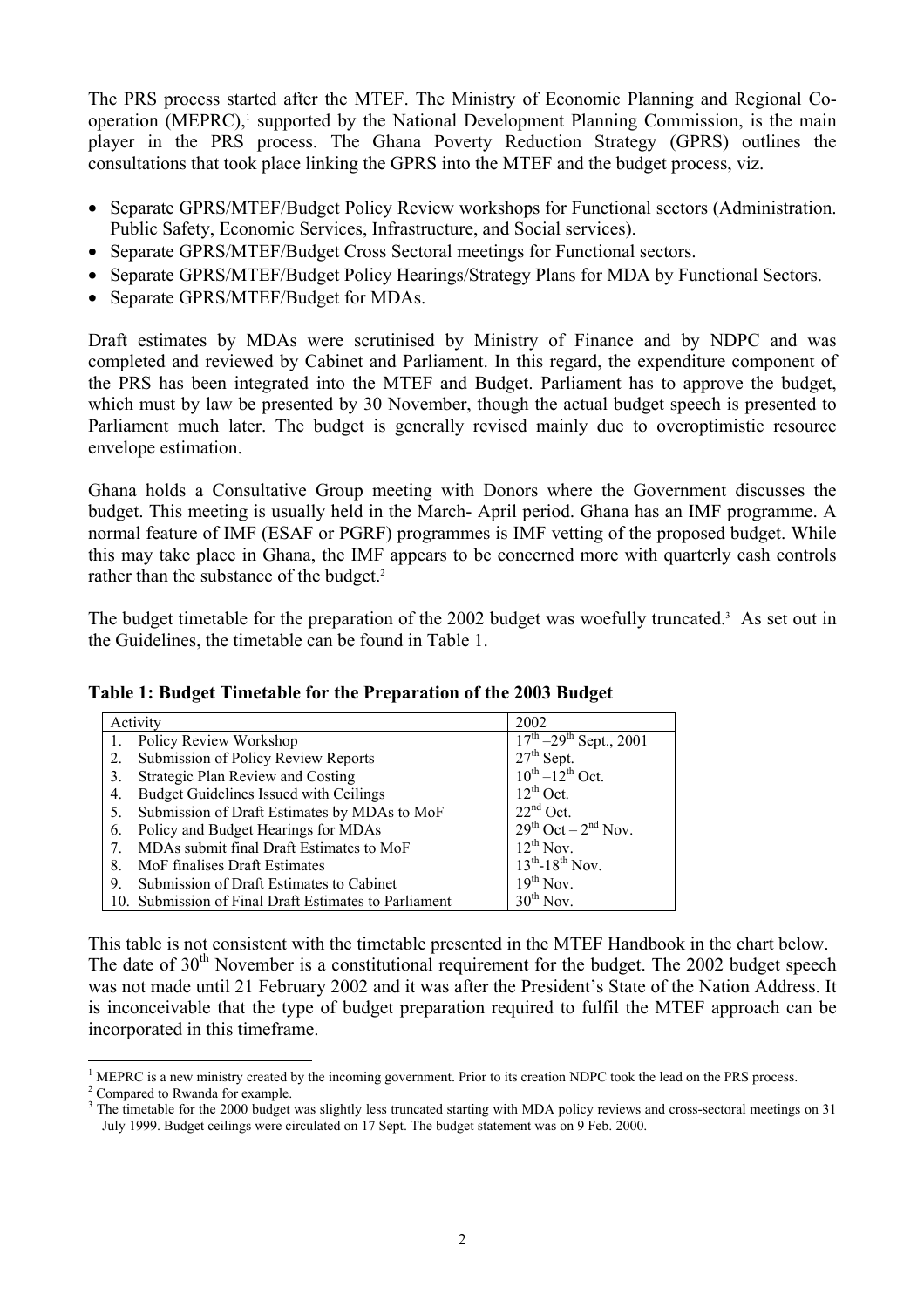Chart 1: MTEF Process for Preparation of 2000-2002 Estimates **Chart 1: MTEF Process for Preparation of 2000-2002 Estimates** 



May/June July July August September October/November September October/November

July

May/June

 $\overline{a}$ 

August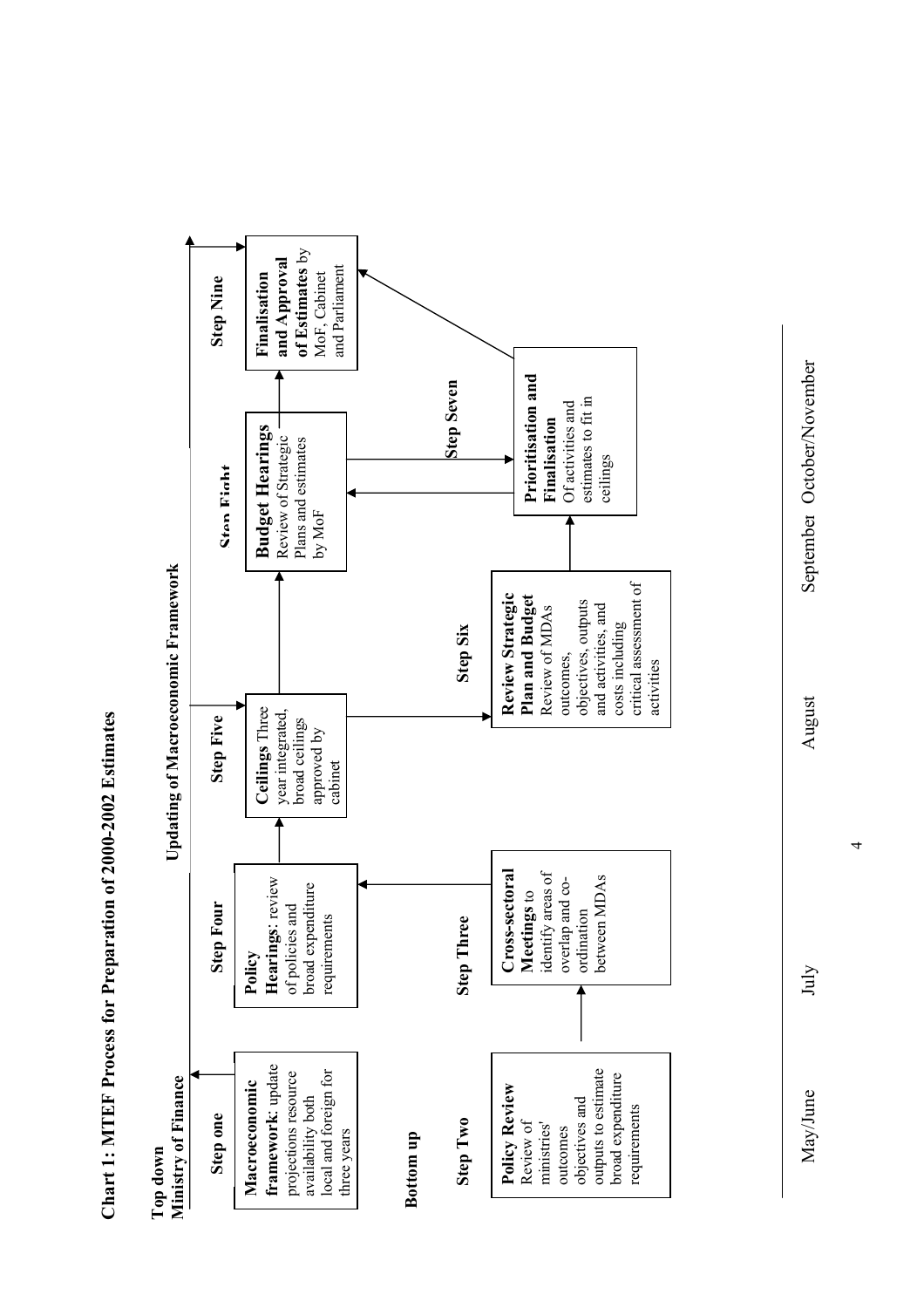**Chart 2: Strategic Planning and Budget Preparation System**  Chart 2: Strategic Planning and Budget Preparation System



5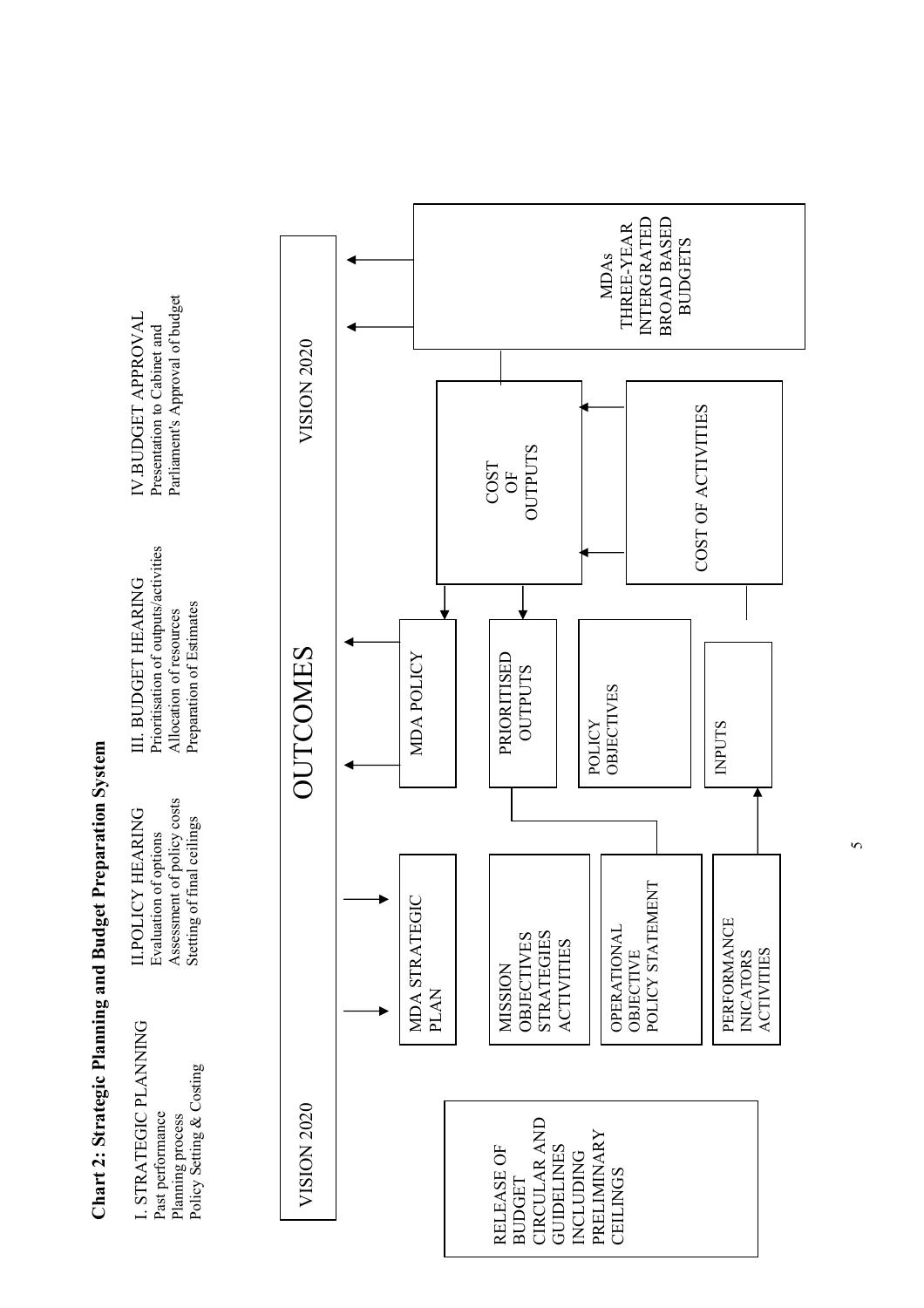## **3. MTEF Structure and Coverage**

The MTEF covers a three-year time horizon. The 2000 Budget Guidelines for the 2000 budget states that out years are indicative. However, it also states that 'guidelines issued last year (1999) included indicative expenditure ceilings for MDAs for 2002 and 2001. It is therefore expected that MDAs have already used these indicative ceilings in planning their expenditure for 2000-2001. Included in these guidelines are indicative ceilings for the year 2002 budget.……..The preparation of the 2000-2002 budget estimates is again to be based on the costing of the agreed outputs and activities as defined in each MDA's Strategic Plan.'

The 2002 Budget Guidelines states that 'in preparing the 2002-2004 Estimates, MDAs are to take note of the outputs and activities in the 2001-2003 estimates. In this regard, MDAs are advised to roll over relevant outputs and activities which could not be implemented in year 2001 into 2002- 2004 Estimates, if consistent with the GPRS.'

The out years in reality can only be used to examine what the future expenditure consequence of existing policy is likely to be. During the years of the implementation of the MTEF, inflation has been high so the out year figures have to be revised in this light when the annual budget relating to these out years is formulated.

The guideline instructions request that MDAs prepare cash flows which should include revenues (GoG, donor and internally generated (IG), such as fees and changes) so that the Ministry of Finance could determine the financing gap and thus enable the ministry to arrange well in advance for the shortfall to ensure the timely release of funds to the MDA. The detailed budget includes GoG, donor and IG revenues.

The budget and the MTEF structure and system have been reformed, revised and developed hand in hand and are fully compatible. The format is based on 5 broad functional groupings (administration, economic services, infrastructure, social services and public safety, within which there are 37 Votes (ministries, e.g. Ministry of Food and Agriculture) plus contingency. With each vote there is a multiplicity of sub-programmes (extension services), objectives (to formulate sound policies that will promote increased agricultural productivity and reduce poverty in a gender friendly environment.) and output (extension information centre established (EIC) in 10 markets in 10 regions by Dec. 2003). There are activities within objective-programme (furnish the 10 EIC by Dec. 2003), each with its economic classifications (personal emoluments). There is only one budget, which covers four economic classification groups (items): Personnel Emoluments (item 1), Administrative Expenses (item 2) Service Expenses (item 3) and Investment Expenses (item 4). Each of these items has many sub items and sub sub items. The significance of this is that the recurrent and development budget distinction has been removed. The source of financing is linked to the item (GoG, direct donor, IGF).

Nevertheless, within education, the MTEF, as the means to allocate expenditure to priorities, is not comprehensive. The existence of the Educational Trust Fund (amounting to 2.5 percentage points of the 12.5% VAT rate) in Statutory Expenditures and wholly outside the MTEF approach means that some 20% of education spending by central government is not necessarily subjected to the same rigorous prioritisation process as the other 80% in the Discretionary Budget (and therefore within the MTEF criteria.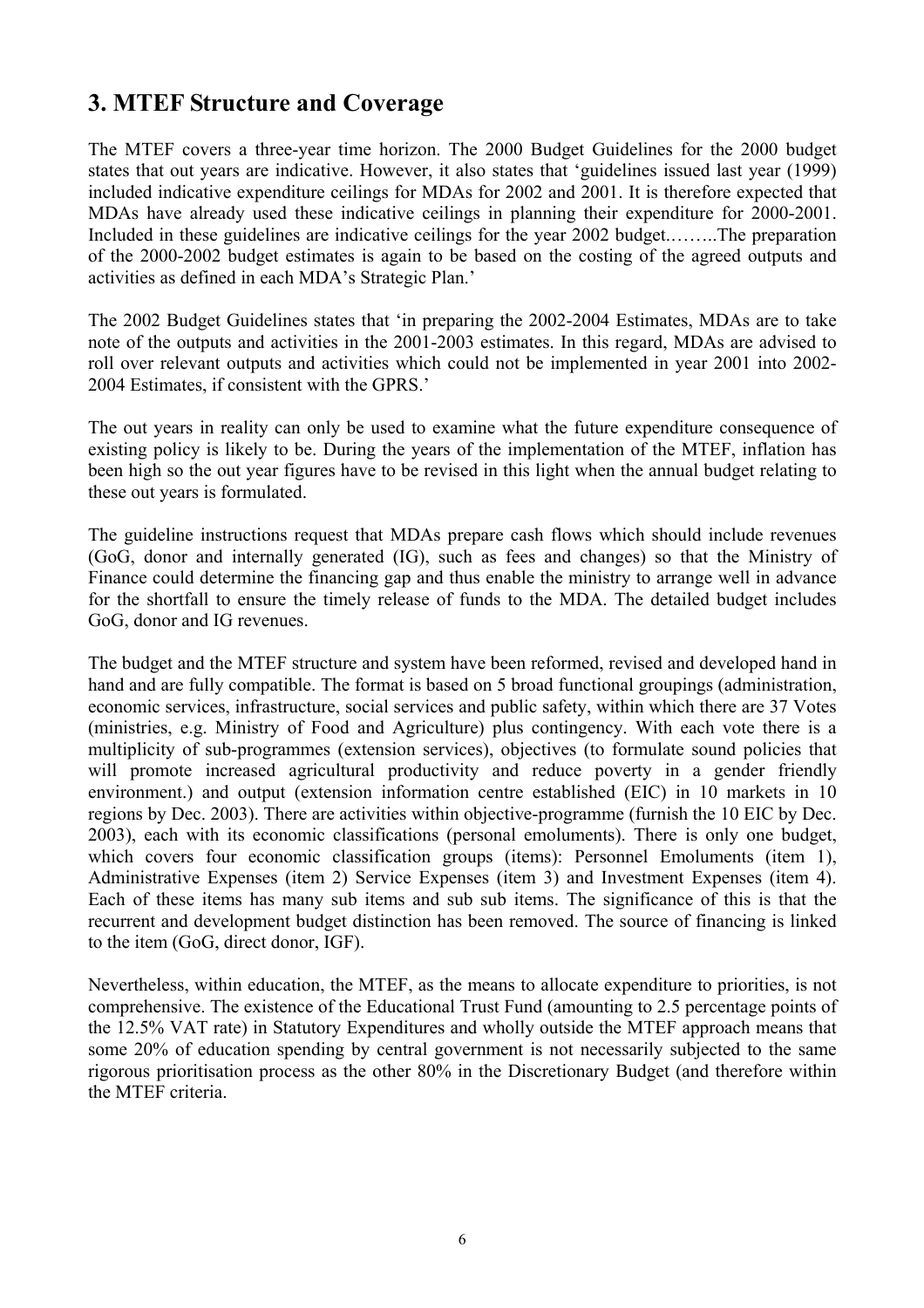| l`able ′ |  |
|----------|--|
|----------|--|

|                 | <b>Health</b>                                    | <b>Education</b>                                                                                                        | <b>Agriculture</b>                                                                                                                           | <b>Defence</b>                                                                                |
|-----------------|--------------------------------------------------|-------------------------------------------------------------------------------------------------------------------------|----------------------------------------------------------------------------------------------------------------------------------------------|-----------------------------------------------------------------------------------------------|
| Objective       | Increasing<br>access to basic<br>health services | Increase access to and<br>participation in<br>education and training<br>and extend functional<br>literacy opportunities | To ensure the availability<br>of timely, reliable and<br>relevant data on<br>agriculture and<br>information flow of<br>efficient management. | Improve the<br>professional and<br>administrative<br>capacity of the<br>Ghana Armed<br>Forces |
| Output          | Rehabilitation<br>of health<br>facilities        | Gross enrolment ratio<br>in basic schools<br>increased to 70% in<br>2003                                                | Access to quality<br>tools/equipment by<br>farmers                                                                                           | Improved slipway<br>to maintain ships<br>locally                                              |
| <b>Activity</b> | Work on<br>facilities                            | Provision of<br>infrastructure by State<br>and encouragement of<br>private sector                                       | Publish 500 resource<br>information manuals<br>annually                                                                                      | civil works on the<br>Naval Dockyard at<br>Sekondi                                            |

#### **4. Basis and Process of Setting Resource Projections**

The forward projections of macroeconomic performance (the macro framework) is based on projecting key drivers (such as GDP) and deriving fiscal aggregates from them based on historical achievements and targets. The MoF does not operate a macro model of the economy. An attempt was made to build such a model during the MTEF TA supplied by DFID, but this was curtailed due to contractual issues. It is proposed that a macro model be part of the next phase of DFID support. Once operational, it is planned that the IMF programme and the GoG budget be informed by the macro projections emanating from the model and endorsed by Cabinet.

The aggregate fiscal constraint for the budget is derived from the macro framework. However, due to uncertainty and inflationary pressures, the fiscal constraint i.e. total expenditure is different in the Budget from the Budget Guidelines. In the 2002 Budget total expenditure is Cedis 16,358 billion while the Budget Guidelines document has a figure of Cedis 14,003 billion. For revenue and grants, the Budget has Cedis 10,768 while the Budget Guidelines have a figure of Cedis 11,599. These figures would also inform the GPRS.

Given the recent high levels of inflation (a peak of 41.9 per cent in March 2001) comparison of nominal MTEF forecasts with the eventual actual is not meaningful. Indeed, this fact points to an inherent pre condition for the successful implementation of an MTEF – that inflation needs to be forecast accurately. The obvious conclusion of this is that macro policy needs to consistent with low and stable levels of inflation. When inflation is high it tend to be unstable. This means that revenue (and expenditure) are also unstable and difficult to forecast which undermines the MTEF.

Another factor that makes even medium term forecasting difficult is a rapidly changing exchange rate. In the case of Ghana, it has been depreciating at a rapid rate. For a country such as Ghana that receives revenues from trade taxes, a depreciating currency means that *ceteris paribus* there will be an increase in revenue emanating from this source. In reality the Government reduces its percentage share of the cocoa export duty in this period when the international price expressed in dollars was falling. The position in 2002 shows that domestic revenue was above expectation due to the buoyancy of international trade taxes caused by the depreciation of the Cedi. As well, the *ad valorem* nature of indirect taxes means that the impact of inflation will be reflected in the revenue effort compensating for decreases in volume.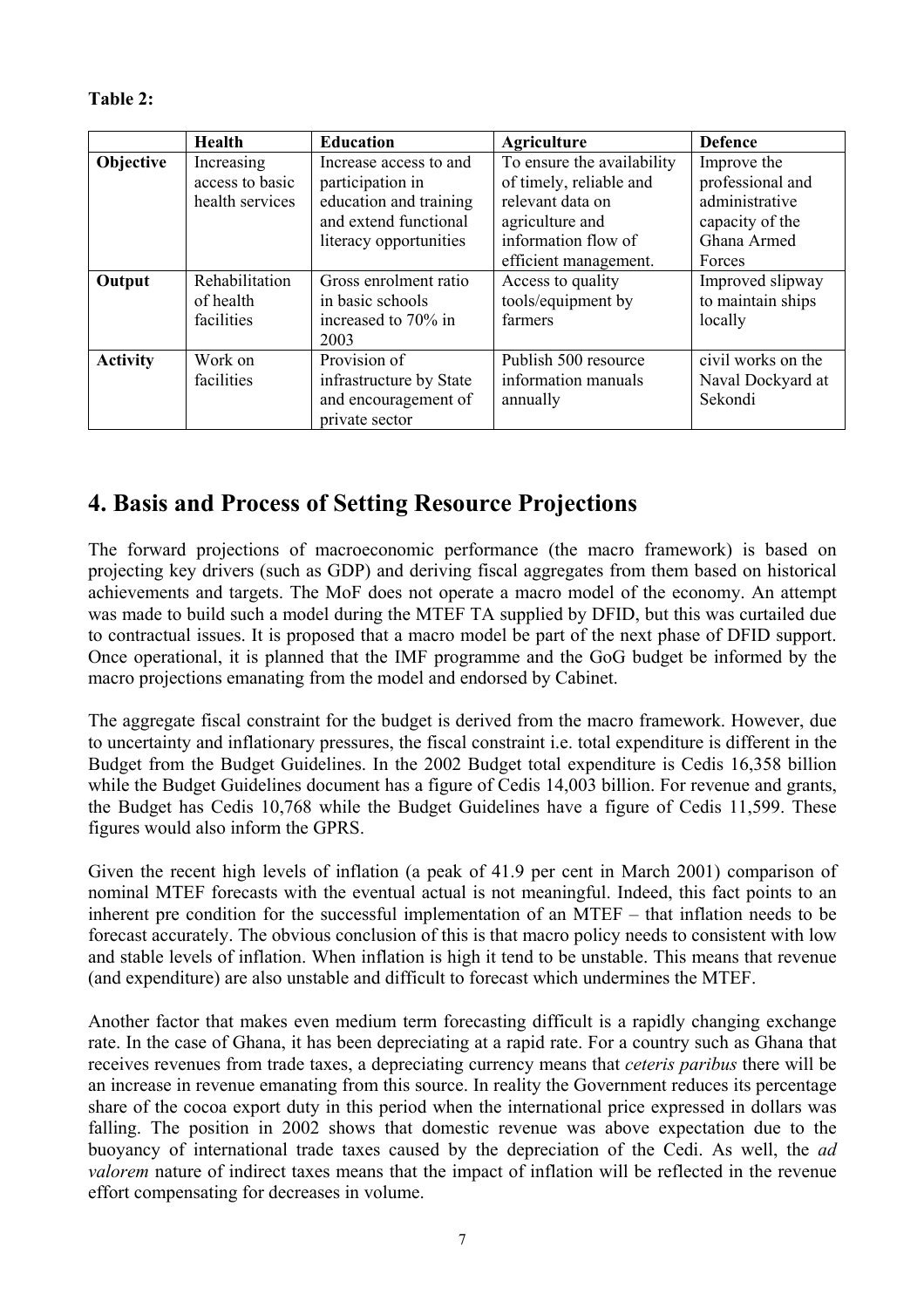#### **Table 3:**

| <b>Billion</b> cedis          | <b>Budget</b><br>2001 | Rev. Budget<br>2001 | Prov. Act.<br>2001 |
|-------------------------------|-----------------------|---------------------|--------------------|
| Tax revenue                   | 5,932.9               | 6,255.2             | 6,556.9            |
| Direct taxes                  | 2,128.2               | 2,246.2             | 2,123.7            |
| Personal                      | 726.5                 | 676.5               | 677.4              |
| Self employed                 | 105.5                 | 145.5               | 113.8              |
| Companies                     | 975.4                 | 993.4               | 966.6              |
| Other direct taxes            | 320.8                 | 430.8               | 366.0              |
| Indirect taxes                |                       | 2,667.7             | 2,864.6            |
|                               | ,422.7                |                     |                    |
| Value Added Tax               | 1,739.7               | 1,744.7             | 1,964.1            |
| Domestic                      | 545.3                 | 545.3               | 508.8              |
| Imports                       | 1,194.4               | 1,199.4             | 1,455.3            |
| Petroleum                     | 436.3                 | 676.3               | 646.6              |
| Other indirect taxes (excise) | 246.7                 | 246.7               | 254.0              |
| International trade taxes     | 1,382.0               | 1,341.3             | 1,568.5            |
| Import duties                 | 1,010.2               | 1,086.2             | 1,268.5            |
| Cocoa export duty             | 371.8                 | 255.1               | 300.0              |
| <b>Other Revenue Measures</b> | 0.0                   | 0.0                 | 0.0                |
| Non-tax revenue               | 350.0                 | 350.0               | 347.7              |

*Source:* 2002 Budget Speech

Comparison of forecast and actual for percentages of GDP for the 1999 and 2020 Guidelines are presented below.

| Table 4: Comparison of forecast and actual for percentages of GDP for the 1999 and 2020 |  |  |  |  |  |
|-----------------------------------------------------------------------------------------|--|--|--|--|--|
| <b>Guidelines</b>                                                                       |  |  |  |  |  |

| As % of GDP                   | 2000  | 2001  | 2002  | 2003  | 2004  |
|-------------------------------|-------|-------|-------|-------|-------|
| <b>Total Receipts</b>         |       |       |       |       |       |
| <b>Budget Guidelines 1999</b> | 28.30 | 27.10 | 21.90 |       |       |
| <b>Budget Guidelines 2002</b> |       |       | 24.12 | 23.24 | 23.18 |
| Actual                        | 36.50 | 30.70 |       |       |       |
| Domestic Revenue              |       |       |       |       |       |
| <b>Budget Guidelines 1999</b> | 18.80 | 19.80 |       |       |       |
| <b>Budget Guidelines 2002</b> |       |       | 19.63 | 19.47 | 19.92 |
| Actual                        | 17.70 | 18.20 |       |       |       |
| <b>Total Expenditure</b>      |       |       |       |       |       |
| <b>Budget Guidelines 1999</b> | 28.30 | 27.10 | 21.90 |       |       |
| <b>Budget Guidelines 2002</b> |       |       | 29.11 | 27.50 | 26.29 |
| Actual                        | 36.5  | 30.70 |       |       |       |

There is some explanation for the deviation contained in the Budget Speech under the review of the previous year, which compares the provisional outturn with the revised budget.

The 2001 Budget, Revised Budget and Provision Actual are presented below. The most notable observation is that the Budget has a financing gap, which disappears in the Revised Budget. Consequent downward revision of expenditures in the Provisional Actual is met with a reduction in Other Receipts (borrowing).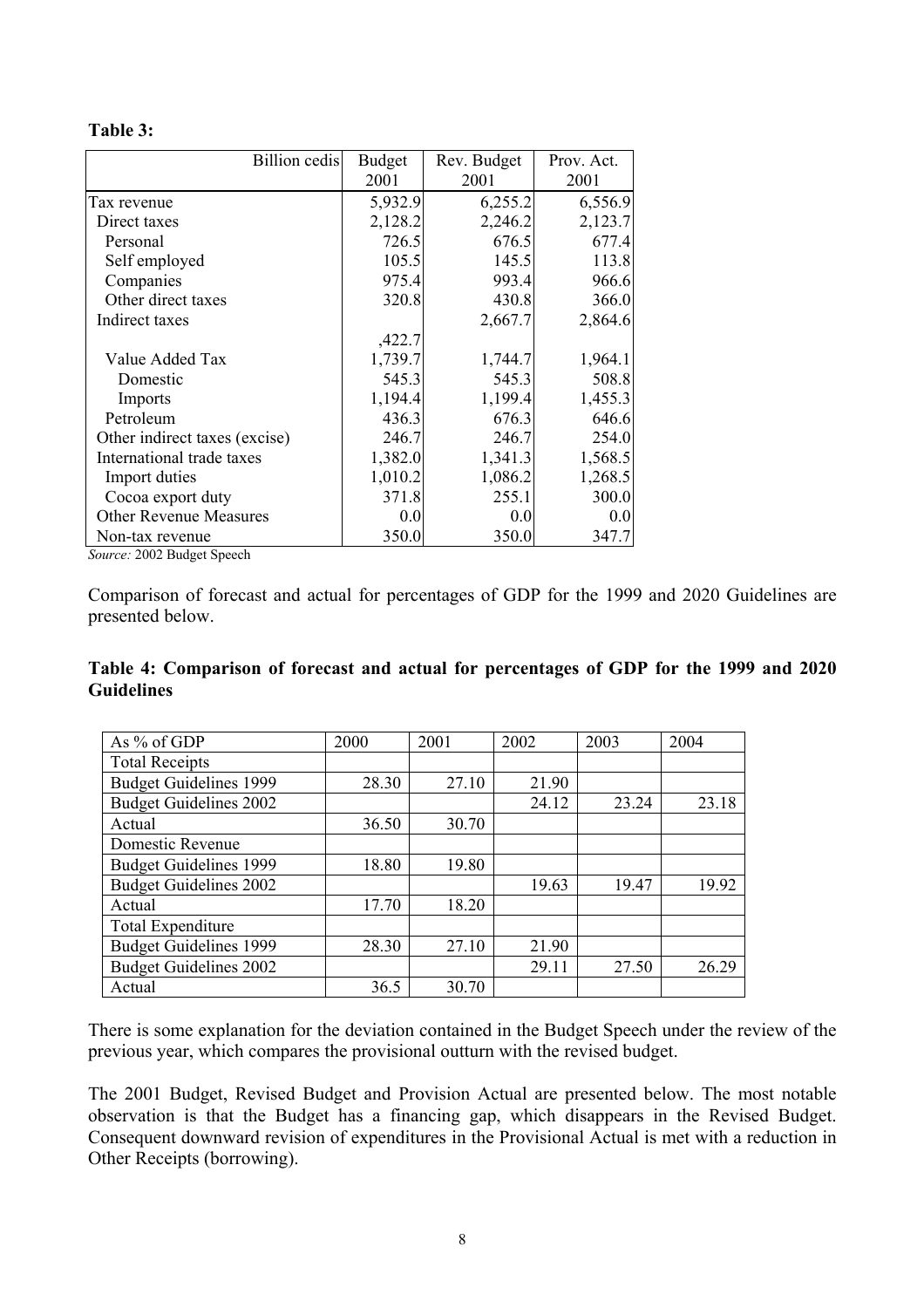|                                |          | Budget Rev. Budget | Prov. Act. |
|--------------------------------|----------|--------------------|------------|
| <b>Billion Cedis</b>           | 2001     | 2001               | 2001       |
| <b>Total Receipts</b>          | 13,826.7 | 13,073.8           | 11,680.8   |
| Total revenue & grant          | 8,154.9  | 8,524.7            | 8,476.8    |
| Total revenue                  | 6,282.9  | 6,605.2            | 6,904.5    |
| Tax revenue                    | 5,932.9  | 6,255.2            | 6,556.9    |
| Non-tax revenue                | 350.0    | 350.0              | 347.7      |
| Grants                         | 1,872.0  | 1,919.5            | 1,572.3    |
| Project                        | 884.1    | 707.3              | 511.0      |
| Programme                      | 987.9    | 1,212.2            | 1,061.3    |
| Other receipts                 | 5,671.7  | 4,549.1            | 3,206.3    |
| Financing gap                  | 2,607.7  | 0.0                | 0.0        |
| Net Domestic financing         | 760.3    | 686.0              | 862.5      |
| <b>Total Payments</b>          | 13,826.7 | 13,073.8           | 11,680.8   |
| Statutory payments             | 7,770.1  | 5,574.8            | 5,474.5    |
| Discretionary payments         | 6,056.6  | 7,498.7            | 6,206.3    |
| Personal emoluments            | 2,615.1  | 2,620.0            | 3,036.5    |
| Administration & Service       | 799.9    | 898.1              | 717.3      |
| VAT refunds                    |          | 87.2               | 26.8       |
| <b>Total Investments</b>       | 2,641.6  | 3,434.3            | 1,859.4    |
| Domestic financed (excl. DACF) | 915.0    | 480.0              | 214.6      |
| Other cash expenditure         | 480.0    | 480.0              | 210.6      |
| Net lending                    |          |                    | 4.1        |
| Foreign financed               | 1,726.6  | 2,954.3            | 1,644.8    |
| Arrears clearance (Roads)      | 235.0    | 259.1              | 224.1      |
| Non-road arrears clearance     | 200.0    | 200.0              | 442.4      |
| Divestiture liabilities        |          |                    | 143.6      |
| Items in transit/float         | 0.0      | 0.0                | $-243.8$   |

#### **Table 5: 2001 Budget, Revised Budget and Provision Actual**

*Source:* 2002 Budget Speech

## **5. Basis and Process of Setting Aggregate Limits and Broad Allocations**

The Budget Guidelines sets out allocations by Vote (spending agency grouped by 5 functions) in detail for the budget year by items 1 to 4 for GoG funding, and total for donor funding. For the two out-years total GoG funded and Donor funded ceilings are also given.

The out years, though expressed in monetary terms, reflect the roll over of 'relevant outputs and activities which could not be implemented in year 2001 into 2002 – 2004 Estimates, if consistent with the GPRS<sup>'</sup>

The Budget is a unified budget where the distinction is between current and capital spending rather than recurrent and development. There is one overall expenditure limit, which is set with reference to the macro framework established by MoF. The MTEF macro projections provides the budget fiscal scenario as the budget is the first year of the MTEF on a roll over basis. Cabinet reviews the draft budget when MDA submissions have been agreed with MoF. The 2002 Guidelines set the limits that MDAs have for each of the items 1 to 4 with an element of flexibility with respect to sub items within the total set for items 3 and 4. However, the level of PE for each Vote in both the Budget and Budget Ceilings do not include any salary increases that may be anticipated during the year. These are allocated to a General Government services category and reallocated when a pay award is made. The budget is revised during the year primarily to take account of revenue shortfalls.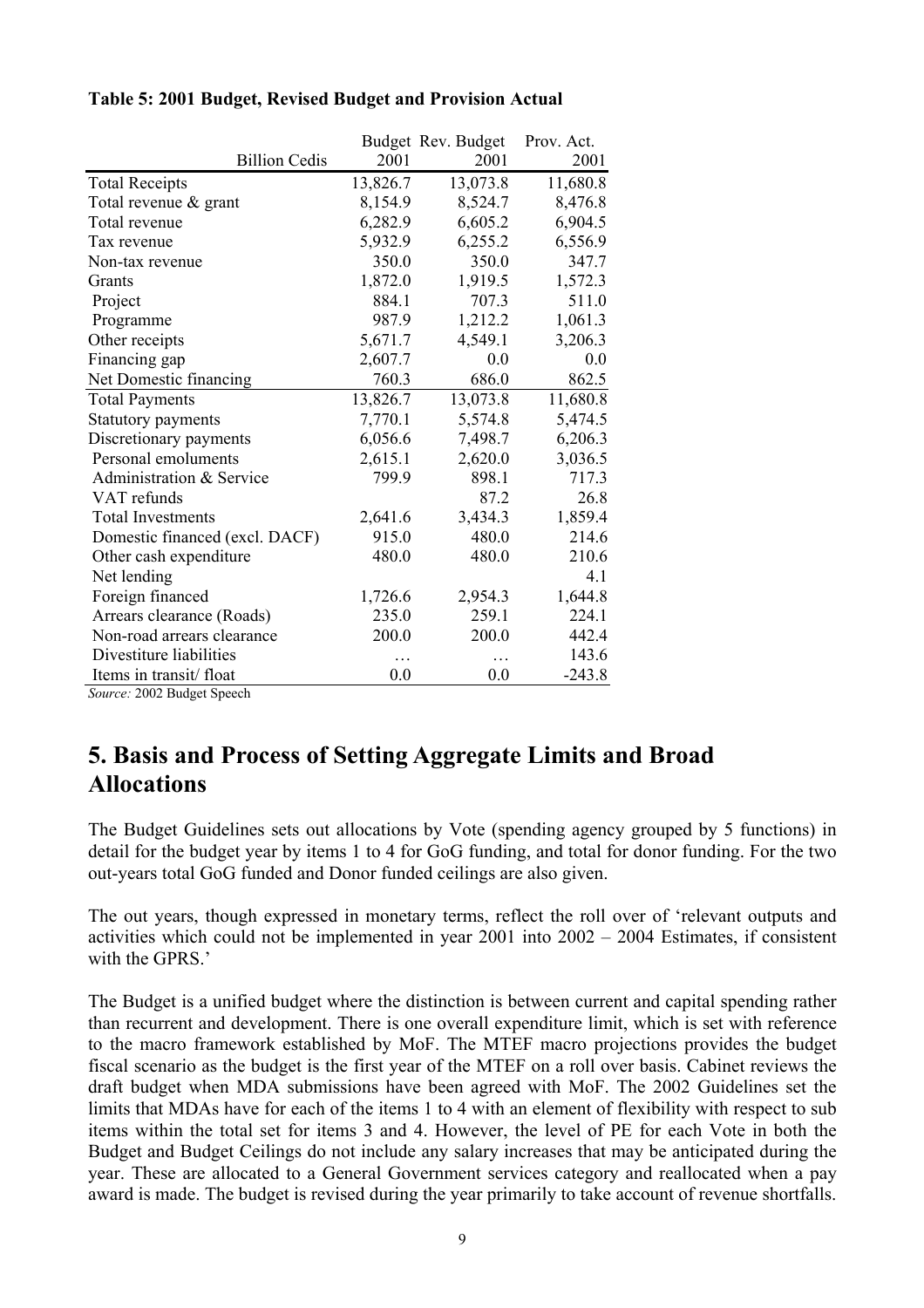In the 2000 Budget Guidelines explanation of how the broad sectoral shares is estimated is documented. Historical averages provided the basis for the sectoral allocation 2000-2002, which are then modified by government priorities and policies to generate indicative sectoral shares. The 2002 Budget Guidelines presents the broad sectoral shares without any such explanation and gives the source as MoF and NDPC.

Both sets of Guidelines provided detailed instructions to the MDA on preparing their estimates at the cost centre level with a focus on strategic plans detailing mission statement, objective, outputs and activities (with the 2002 version including poverty reduction activities). Changing objectives or activities related to policy should change expenditure allocation. In reality there are very few degrees of freedom for an individual MDA to alter its expenditure distribution as items 1 and 2 are quasi fixed costs and items 3 and 4 are subject to cuts resulting from revenue shortfalls.

Performance targets are not set even though there is specified relationship between inputs to outputs through specific activities. The Budget and the MTEF are strongly linked with the budget having much more importance. At present the MTEF documentation serves the annual budget process. Cash budgeting process effectively undermines the MTEF as it generates the element of uncertainty that the MTEF is meant to eliminate. Outputs, but not outcomes, are set in the strategic planning model that underpins the budget and the MTEF. Each programme has an objective and a related output with activities and inputs specified to achieving this output.

| Sector      | Output                                                                    |
|-------------|---------------------------------------------------------------------------|
| Education   | Literacy rate increased to 60%                                            |
| Agriculture | Extension Officers trained in gender and HIV/AIDS related issues annually |
| Health      | Promote traditional medicine                                              |

The outputs and targets are set within each MDAs strategic plan developed under the MTEF. The GPRS forces MDAs to place a greater poverty focus on objectives and policies. This will change the initial targets that each MDA has formulated in the development of the MTEF.

The First Medium Term Development Plan (1997-2002) elaborated on the Vision 2000, but was not effectively linked to the budget (and therefore) the MTEF process. A separate Public Investment Plan (PIP) has not been developed.

Donor involvement is the budget is related to specific funding for sectors and the budget indicates where donor resources fund an activity. For programme support to the budget, conditionality exists that directs budgetary resources to certain areas (EU SASP has conditions that ensures that health care and basic education should increase). IMF and World Bank conditionality tends to b centred on policy reform in general though the IMF had an increase in health expenditure as a percent of domestic primary expenditure within the policy matrix or the 1999-2001 ESAF.

## **6. Policy, Planning, the MTEF and Budgeting**

The Budget Guidelines give clear instructions on how policy (and policy changes) is incorporated into the MTEF and budget. 'For 2002-2004 MTEF, MDAs should incorporate the **poverty reduction policies of the GPRS** (the Guidelines emphasis) into their Strategic Plans which will involve a further review of existing policies and strategies of MDAs. as well as the introduction of new policies'

Later on the Guidelines state that 'All MDAs should accompany the draft estimates with the following documents: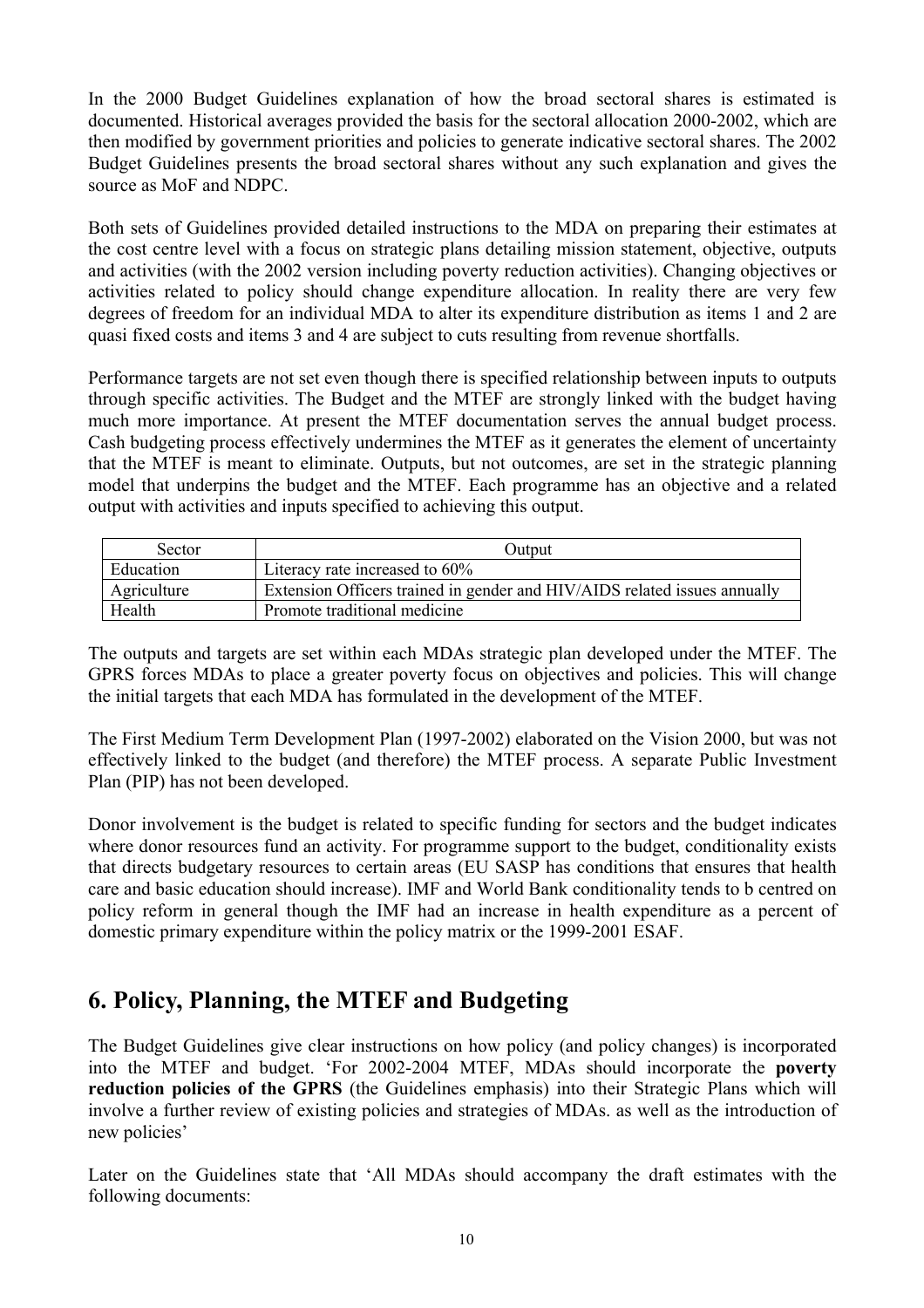- The Revised Strategic Plan detailing the mission statement., objectives, outputs and activities including relevant poverty reduction activities;
- The revised list of outputs and activities in order of priority;
- An explanation of the impact of the preliminary ceilings on the level of outputs and activities for the three year periods (2002-2004);
- A justification for the 2002 estimates for each cost centre. This should include a description of the Objectives, Outputs and Activities for each cost centre and the related expenditure for the activities. The MDA expenditures should be justified including the recurrent implications of investment expenditure.

Each MDA will be required to determine whether the implementation of the Strategic Plan will result in:

- changing its objectives or activities
- increasing or reducing its responsibilities and activities
- changing the shares of expenditures between outputs, e.g. shifting resources between research and extension
- changing the balance between capital and operational costs over the three-year period, taking into account the resources available. It should be possible to assess whether additional funds are required for the activities under the Revised Strategic Plan and whether these are affordable within the Preliminary Ceilings.'

The GPRS sets the broad policy agenda and has sectoral policies. The MDAs are then tasked with incorporating them into their Strategic Plan and linking them to the MTEF and the Budget. These will be subject to Cabinet review as part of the budget process.

Government and donor support to Health and Education is organised on the basis of a SWAp. There is also the possibility that recent work in the agriculture sector may move donor assistance towards the SWAP process. For example, as part of its response to the GPRS the Ministry of Food and Agriculture (MOFA) has carried out a strategic review of its policies and programmes resulting in the draft *Food and Agriculture Sector Development Plan (FASDEP)*. This is a significant milestone in terms of taking control of the strategic agenda and rationalising the plethora of donor-led programmes and projects that has characterised the sector.

Policy stems from the President's Inaugural State of the Nation speech, which gives the broad direction that the Government will take with respect to policy areas. This speech set the overall policy frame of the Government for its term of office and is the most important source of policy. Everything emanates from this speech.

The 2002 Budget Speech states that 'in the context of the GPRS, Government development priorities in the medium term, as outlined by the President are:

- infrastructural development;
- agriculture and rural development;
- enhanced social services with emphasis on education and health;
- good governance; and
- private sector development.

These areas underpin Government development programmes for 2002 and are prioritised in budgetary allocations within their broad sectoral groupings.'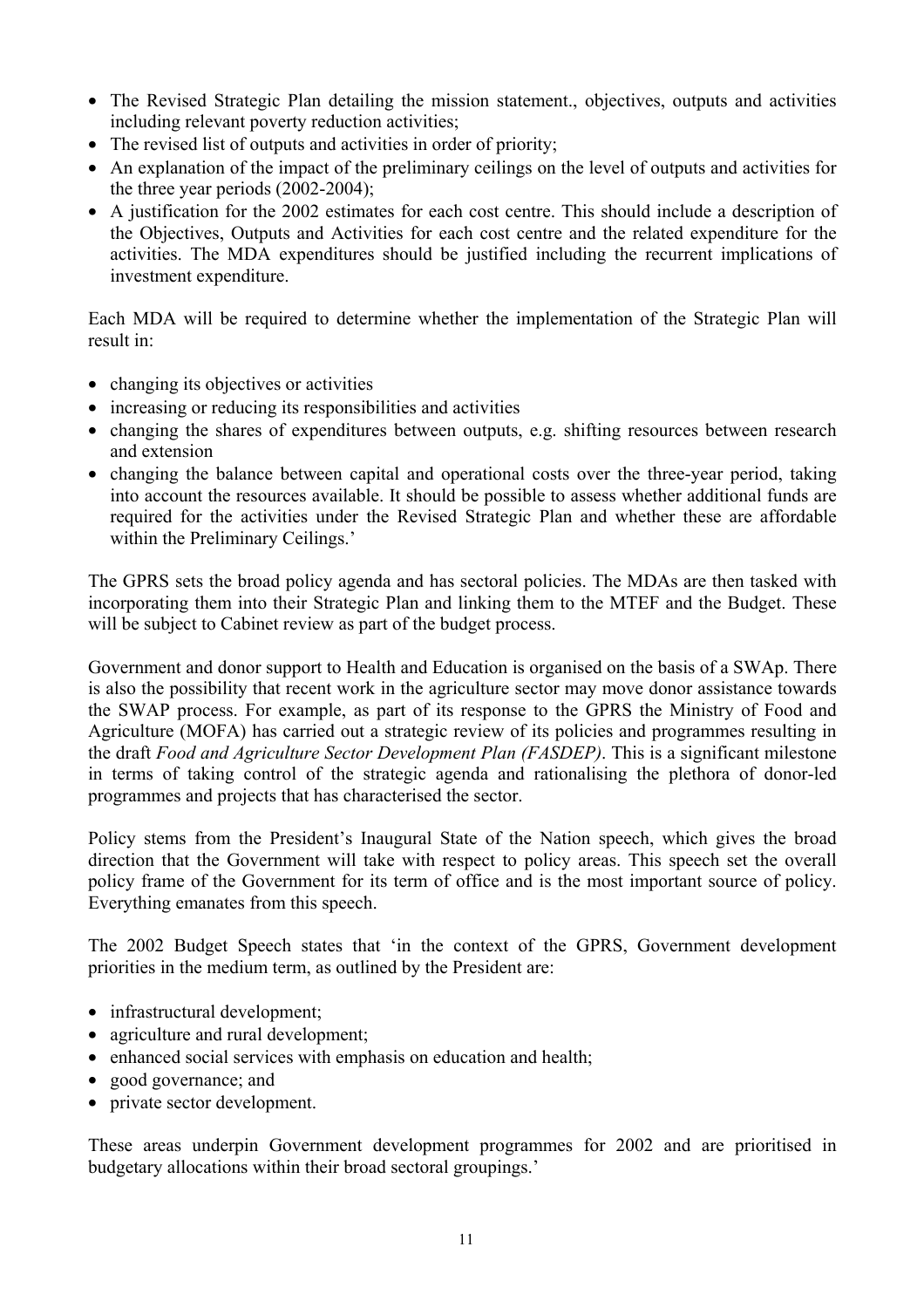Within agriculture, MOFA's response to the broad goals set in the President's speech (and the GPRS) has been to produce a policy document (FASDEP) to produce a holistic policy framework. Under FASDEP, MOFA intends to collaborate with other relevant MDAs such as the Ministry of Trade. What is not clear from the document is whether this is an initiative of MOFA that has engaged the rest of Government or is something that has not been discussed in detail prior to dissemination.

#### **7. Basis and Process of Organisational Expenditure Planning**

Expenditure estimates are prepared at the cost centre at each MDA and aggregated to the MDA for presentation of the Ministry of Finance. Each MDA has a Policy Planning Monitoring and Evaluation Division (PPMED) and has developed a Strategic Plan under the MTEF. Expenditure estimates are linked to this. ACTIVTE software is used to present the budget. Under the MTEF, a Budget Committee was established in each MDA to prepare the budget according to the MTEF handbook

As part of the budget process under the MTEF, each MDA sets out its mission statement, objectives and outputs. It also allocates its expenditure in terms of its objectives within each department. However only item 3 (Services Expenses) and 4 (Investment Expenses) are allocated to objectives that a MDA sets. Item 1 (Personnel Emoluments and item 2 (Administrative Expenses) are not as yet allocated to objectives under the resource allocation process developed under MTEF. The individual expenditure line is identified as having a poverty focus or ordinary (by default).

In the 2002 Budget, the Ministry of Finance allocated items 1 and 2 in full. While the totals for items 3 and 4 were also set by the Ministry of Finance, MDAs could in theory, allocate these totals to sub items according to its own strategic plan.

If the original internally developed estimates of an MDA exceed the MoF ceilings for the MDA, the MoF requests a review of the estimates making use of the prioritisation criteria to scale down the outputs, activities and expenditures to fit within the ceilings. These estimates are the basis for the budget hearings. Internal allocations are not subject to performance indicators.

Costing Forms are included in the Budget Guidelines and are sent under separate cover to the MDAs from the MoF. Costs are prepared at the level of the MDA Cost Centre by activity. For item 1 (personnel emoluments) the number in post and the salaries as approved by the Ghana Universal Salary Scheme are used. For items 2, 3 and 4, the quantities of each sub item required and the unit cost forms the basis of the calculation. The ACTIVTE software is designed to handle this cost procedure.

## **8. The MTEF and the Budget Execution**

There are at least two revisions to the original budget. The first deals with the allocation of the amount set aside in General Government Services Vote for any salary increases during the year. The second is based on a clearer understanding of the resource envelope that may be available during the year.

The Budget Speech is the repository of fiscal data. In the 2002 Budget Speech, this however only extends to the years 2000 actual, 2001 provision and 2002 budget and only for revenue and expenditure in aggregate. It is only for the actual budget year that expenditure by Vote (i.e. by use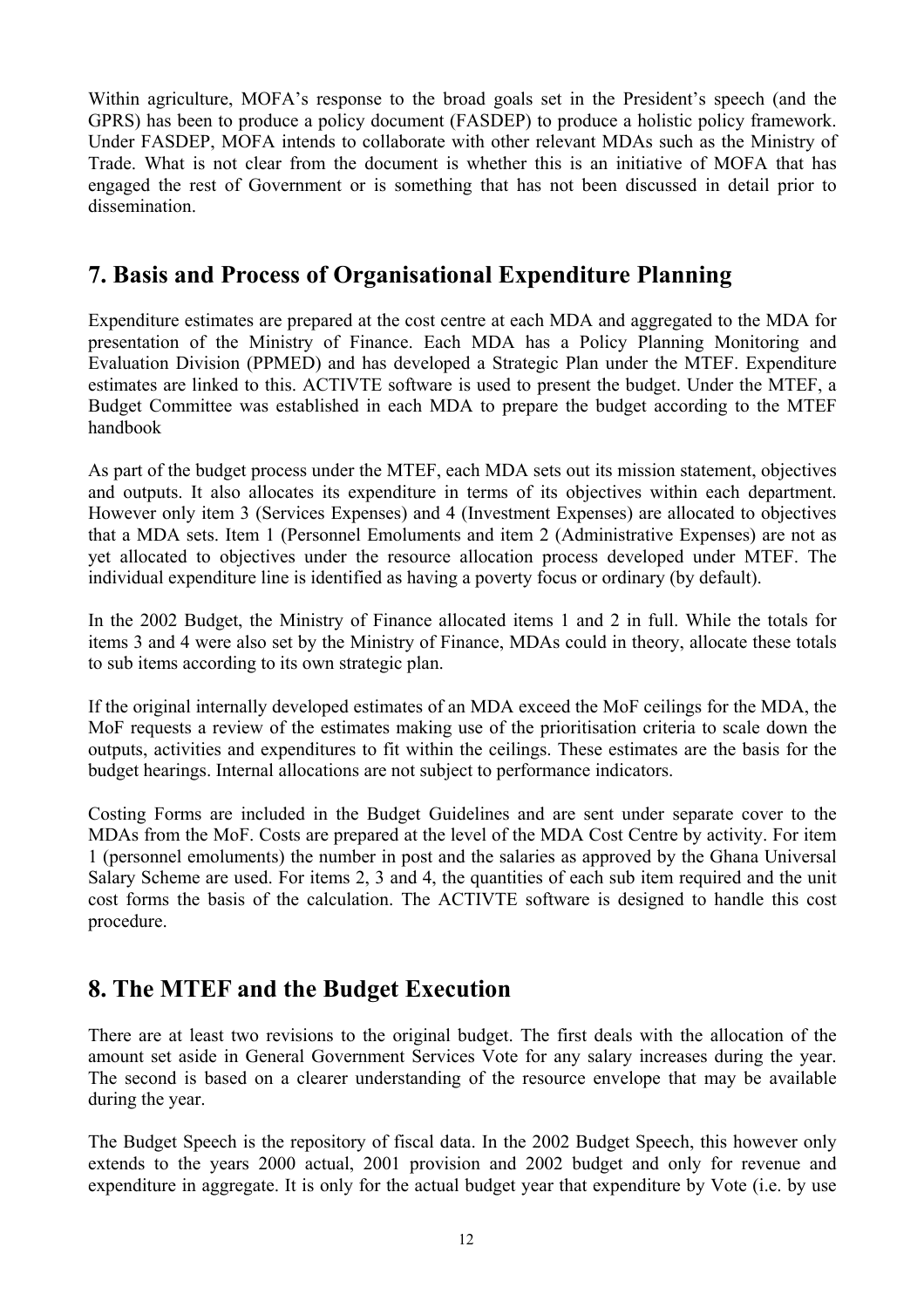in delivering services) is given. Comparing actual expenditure with budgets (revised or otherwise) is not possible.

This is an area that is receiving attention. It is proposed that expenditure monitoring and reporting will be strengthened through the upgrading of the Controller and Accountant General's Department. As well there is the Budget and Public Expenditure Management Systems (BPEMS) which seeks to computerise the whole budget and expenditure systems. These are part of the PUFMARP project.

## **9. The MTEF and the Poverty Reduction Strategy**

The budget (and by default the MTEF) includes a poverty focus. The budget guidelines give clear instructions that MDAs should incorporate the poverty reduction policies of the GPRS into their Strategic Plans detailing the mission statement, objectives, outputs and activities including relevant poverty reduction activities.

The chart shows the MTEF/budget process in the context of MOFA and how the poverty focus is incorporated from the GPRS and the various agriculture related policy documents. While the diagram portrays a smooth flow between the various elements, there are a series of disconnects between the pieces – with various elements changing at different paces, being at different stages of implementation, and facing different timeframes.



#### **Chart 3: MTEF/budget Process in the Context of the MOFA**

The 2002 budget speech has tables that show Planned Poverty Reduction Expenditure by Source, 2002 (GOG and Donor) and by Sub-Sector, 2001-2002 (GOG only).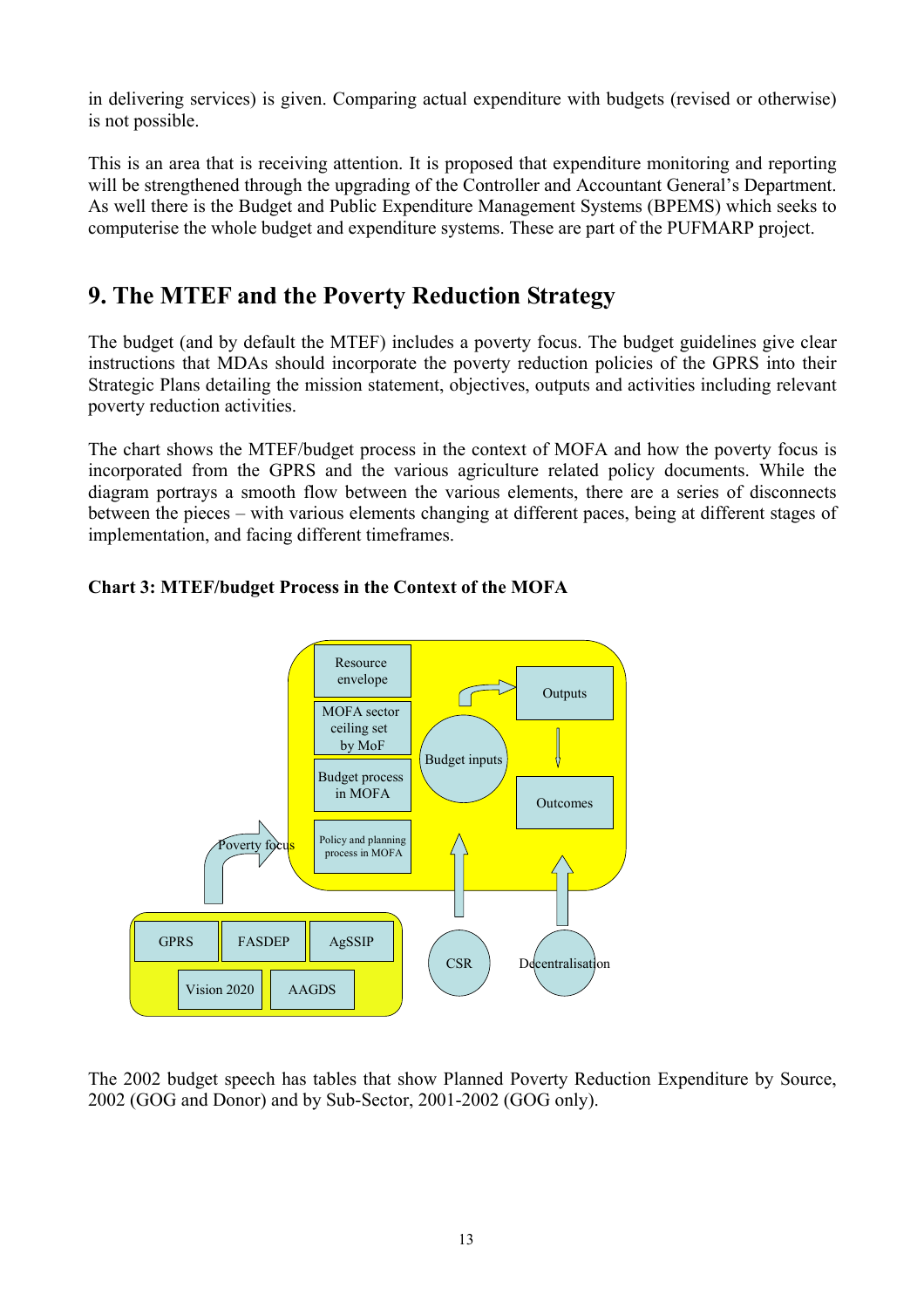|                    | Table 6 : Planned Poverty Reduction Expenditure by Sub-Sector, 2001-2002 (GOG only) |
|--------------------|-------------------------------------------------------------------------------------|
| (in billion cedis) |                                                                                     |

| <b>SECTOR</b>                                     | 2001    | 2002    |
|---------------------------------------------------|---------|---------|
| TOTAL GOVERNMENT EXPENDITURE                      | 8,908.1 | 9,796.1 |
| TOTAL POVERTY REDUCTION EXPENDITURE               | 1,525.4 | 2,128.2 |
| Total Poverty Reduction Exp./Total Govt. Exp. (%) | 17.1%   | 21.7%   |
| <b>EDUCATION SECTOR</b>                           | 1,504.2 | 1,955.9 |
| <b>BASIC EDUCATION</b>                            | 789.6   | 1,094.7 |
| Basic Education/Total Educ. Exp. (%)              | 52.5%   | 56.0%   |
| Basic Education/Total Govt. Exp. (%)              | 8.9%    | 11.2%   |
| <b>HEALTH SECTOR</b>                              | 427.0   | 488.9   |
| PRIMARY HEALTH CARE                               | 301.2   | 380.4   |
| Primary Health Care/Total Health Exp. (%)         | 70.5%   | 77.8%   |
| Primary Health Care/Total Govt. Exp. (%)          | 3.4%    | 3.9%    |
| <b>AGRICULTURE</b>                                | 55.6    | 102.7   |
| POVERTY FOCUSED AGRICULTURE                       | 43.7    | 82.7    |
| Poverty Focused Agriculture/Total Agric Exp. (%)  | 78.6%   | 80.6%   |
| <b>WORKS AND HOUSING</b>                          | 54.3    | 59.4    |
| <b>RURAL WATER</b>                                | 11.4    | 17.8    |
| Rural Water/Total Works and Housing (%)           | 21.0%   | 30.0%   |
| <b>ROADS AND HIGHWAYS</b>                         | 302.9   | 571.9   |
| <b>FEEDER ROADS</b>                               | 85.3    | 203.8   |
| Feeder Roads/Total Roads and Highways (%)         | 28.1%   | 35.6%   |
| <b>ENERGY SECTOR</b>                              | 24.2    | 44.75   |
| RURAL ELECTRIFICATION                             | 18.0    | 33.9    |
| Rural Electrification/Total Energy Exp. (%)       | 74.2%   | 75.7%   |
| <b>OTHER POVERTY</b>                              | 276.2   | 314.9   |
| Other Poverty/Total Got Exp. (%)                  | 3.1%    | 3.2%    |

*Source*: Budget and MDA Annual Estimates, 2001-2002

1/ The 2001 figures are based on the Revised Budget

The PRS process started after the MTEF. The Ministry of Economic Planning and Regional Cooperation (MEPRC), supported by the National Development Planning Commission, is the main player in the PRS process. The Ghana Poverty Reduction Strategy (GPRS) outlines the consultations that took place linking the GPRS into the MTEF and the budget process, viz.

- Separate GPRS/MTEF/Budget Policy Review workshops for Functional Sectors (Administration. Public Safety, Economic Services, Infrastructure, and Social services).
- Separate GPRS/MTEF/Budget Cross Sectoral meetings for Functional sectors.
- Separate GPRS/MTEF/Budget Policy Hearings/Strategy Plans for MDA by Functional Sectors.
- Separate GPRS/MTEF/Budget for MDAs.

The GRSP is very clear on the link between the GPRS and the MTEF and budget. 'Poverty focused expenditure priorities in the GPRS can only be implemented if they find expression in the annual budgets of the MDAs. The MTEF provides the budgetary framework for MDAs to incorporate into their respective budget, aspects of the GPRS that are relevant to their mission. To ensure that MDAs do indeed reflect the GPRS in their budgets, the MoF and the relevant planning agencies (i.e. MEPRC and NDPC) will work in close collaboration' (page 46).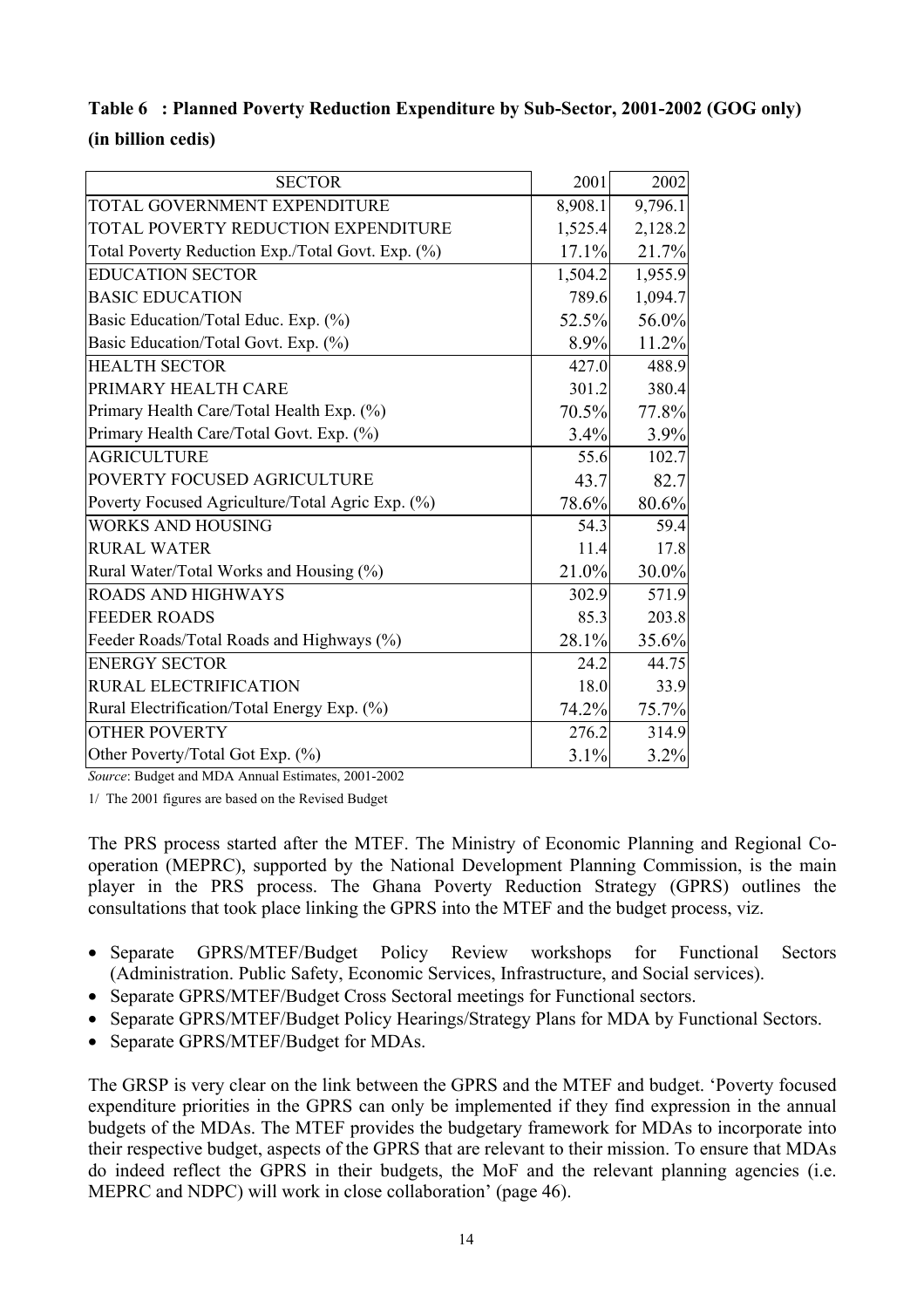Draft estimates by MDAs are scrutinised by Ministry of Finance and by NDPC and was completed and reviewed by Cabinet and Parliament. In this regard, the expenditure component of the PRS has been integrated into the MTEF and Budget. Parliament has to approve the budget, which must by law be presented by 30 November.

The GPRS's horizon extends to 2004. The GPRS documents states that 'Funds from on-going poverty related projects, HIPC savings, GoG sources, additional donor support, as well as other non traditional sources of funding will be used to finance the programmes, projects and activities under the GPRS. In some cases expenditure will have to be shifted to priority sectors to achieve poverty reduction targets.…….. The implementation of the three-year rolling programme for poverty reduction and growth is framed to result in realistic but significant improvements in poverty reduction and growth.'

Volume 2 of the GPRS is set to comprise:

- An analysis of expenditures for poverty reduction and growth within the budget ceilings for 2002-2004.
- Costed programmes within the budget ceilings for 2002-2004.
- Costed programmes to achieve the GPRS unconstrained by the budget ceilings.

The costing methodology reflects that used for the MTEF.

In March 2001, the Government took advantage of the Enhanced HIPC initiative. Once the eligibility of Ghana to apply for HIPC relief had been established, debt service payments to bilateral donors was suspended which brought budgetary savings of about US\$190.0 million  $(61,368.0)$ billion in FY 2001). As part of the HIPC initiative, Government set up a monitoring system under the IMF funded budget advisor to track the identified poverty related expenditures by ensuring that these are reported on monthly through the cycle of budget releases, expenditure authorisation, commitment and expenditure.

The planning/policy/budgeting process at the district level is inchoate despite proposals for decentralisation being made in the 1980s.

#### **10. The MTEF and Local Government**

The first steps towards decentralisation and the devolution of power began in the 1980s. By 1988, 110 District Planning Authorities had been established to begin the process of transferring planning responsibility, including rural development, to the Districts and local authorities. Other laws such as the Local Government Act 1993 began to operationalise the concept further. Eleven departments (including agriculture) were established at the District level; 13 for municipal authorities. The intention of decentralisation was that District Assemblies (DAs) would become the agents for the provision of physical infrastructure and services. These would be partially or totally funded through revenue transfers from the central government. Decisions regarding priorities would lie with the District Assemblies.

The process to date has been described as being more like deconcentration than devolution or decentralisation. Despite the fact that a number of reforms had been implemented up to the late 1990s, the momentum has slowed considerably in recent years. The central agencies and ministries remain reluctant to devolve responsibilities and, in many cases, have done little to facilitate or implement the process. Limited political pressure is being exerted by the GoG on these groups to push through with the reforms. The Districts want the responsibilities but are not willing to take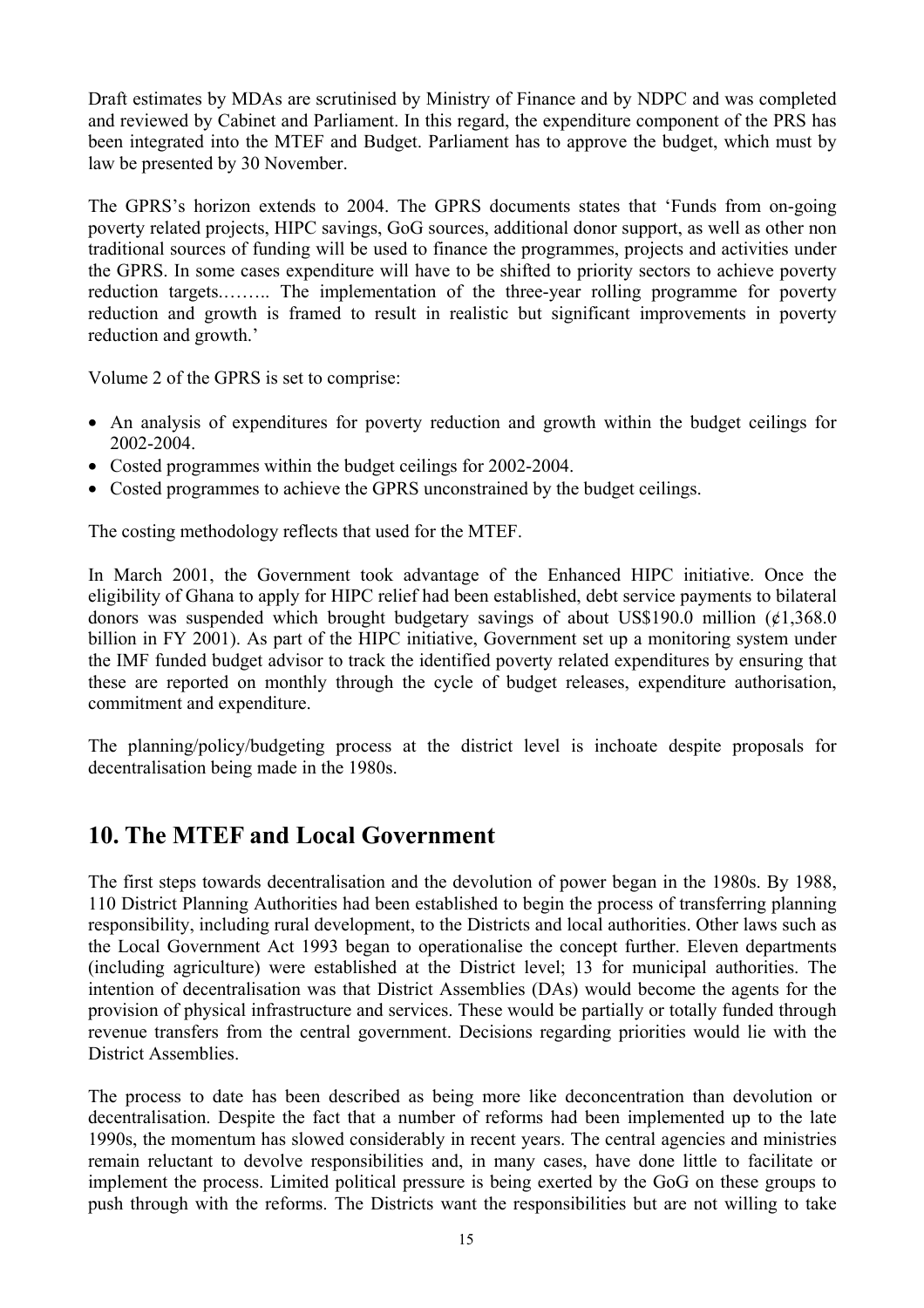them on without the requisite staff and resources to effectively implement them. In a number of cases, such as the water sector, responsibility was transferred, but not the staff nor funding to support it. This placed the Districts in an untenable position in terms of service delivery and accountability to the community.

Indicative of this slowdown is the fact that two key pieces of the decentralisation-enabling environment remain absent:

- Work on a Local Government Service Bill was first started in 1997, and has been extremely slow to progress through the system. It is now finally being introduced into Parliament and the earliest date for passage is October 2002. However, the Bill still faces some constitutional issues regarding the health and education sectors. It has also come under some criticism for not making provision for the full control over District business by the Assemblies, including staff matters and may be further revised before passage. If passed, it will establish a Local Government Service and clarify further the roles of the respective levels. This Law will also set the guidelines for devolution of staff and functions.
- Fiscal decentralisation has not been implemented (it is part of the PUFMARP programme). It is now projected that an interim arrangement will be in place by the end of 2004, which will move the system towards complete fiscal decentralisation. This measure will see the District Assemblies having access to a composite budget. Under this scheme the Districts will develop programmes and will place a budget request with the central government. The various sector Ministries will approve or change the allocations of their sectors, in consultation with MoF. The sum of all of these sectoral approvals will then represent the financial flows to the District. There will be no flexibility by the Districts, however, to reallocate budgets between sectors. Nor is there any guarantee that the priority areas of the District will be funded. The eventual implementation of block grants (either conditional or unconditional) will be done at a later date. It will only be under this latter system that Districts will be given the ability to truly set priorities across sectors and programmes and plan effectively.

## **11. Quality of Information**

Until the programme for strengthening the CAGD is operational and BPEMs functional, the quality of information is insufficient to maintain a functioning MTEF. The pressures from the GPRS to improve this situation is considerable and the document is littered with reference to the need to ' introduce reforms to the budget and public expenditure management system as a matter of urgency' page 34… 'The annual budget as a public expenditure management and planning tool must be considerably strengthened at all levels' page 129.

Ghana has a Living Standard Survey (now in its fourth round as GLSS 4) which provides detailed information of poverty *inter alia*. A computerised monitoring and evaluation system has been set up under the GPRS and has been piloted and tested in 4 districts and is being manually implemented in the remaining districts. The M&E system will be used to facilitate monitoring and evaluation of:

- Implementation of policies and measures in the GPRS
- Outcomes and outputs as defined in the MTEF and the budget using the GPRS as the main guideline
- Impact of policies and programmes on levels of poverty in Ghana.

Impact evaluation will be established through the use of surveys such as GLSS, Core Welfare Indicator Questionnaire (CWIQ) and the Ghana Demographic Health Survey (GDHS).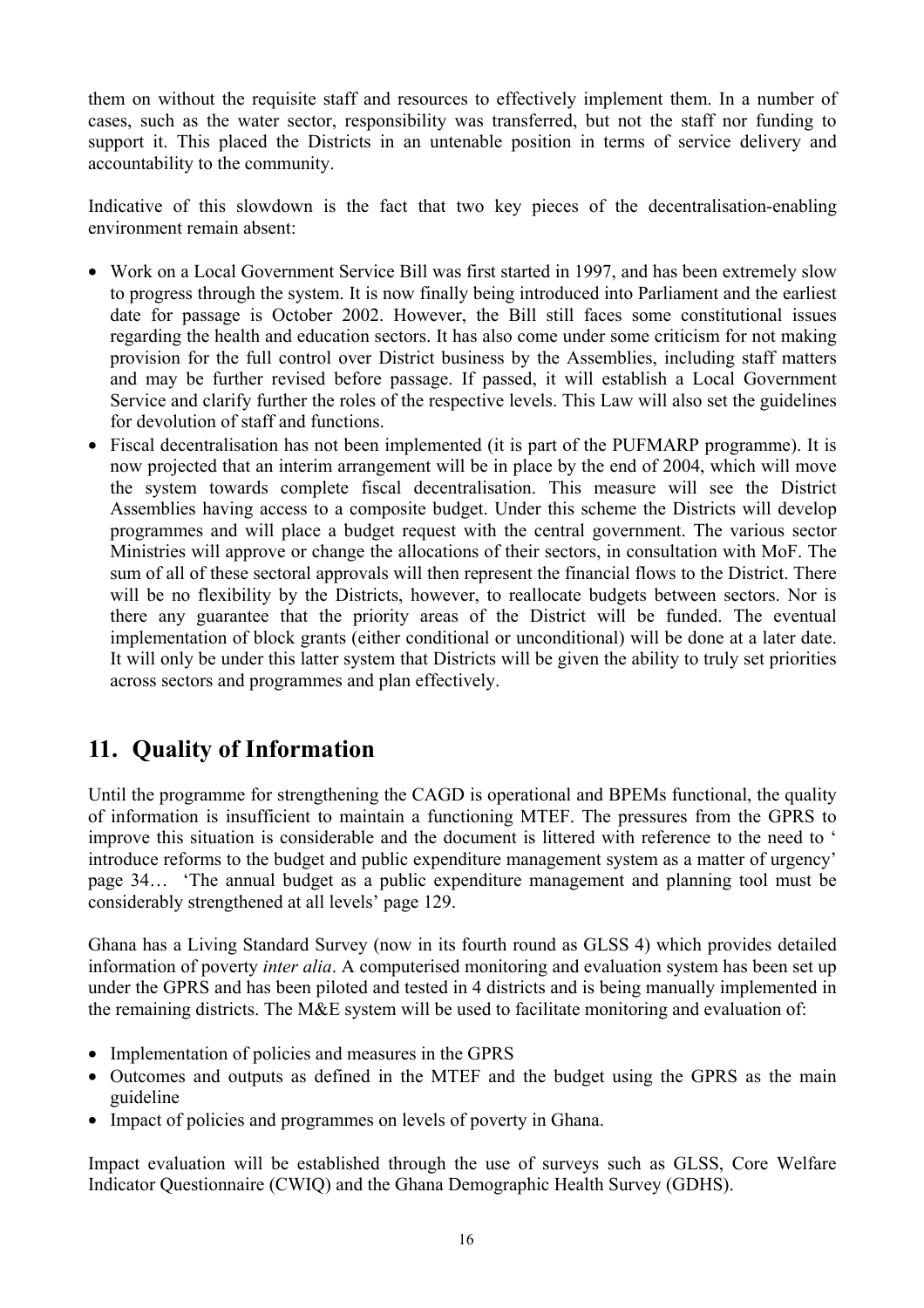These various surveys are set up to measure output. What is needed is an improvement in the measurement of financial flows relating to Government expenditure so that the link can be made. The HIPC monitoring system has been set up to improve this, but this needs to be done across the whole of Government.

The ability to monitor performance is likely to be an important feature in Civil service Reform as it will allow the development of contacts based on achievement and results.

#### **12. Conclusions**

The first review of the MTEF was held in March 1999. This review concluded that 'so far what was achieved was extraordinary. The first year budget under the MTEF has produced a change, which has not been seen in any other country, in such a short period. The first clear message is that it has been an extraordinary process already, but success is not guaranteed. There is a lot that has to be done.'4 Yet by 2002 the message is one of relative failure in the GPRS. GoG had prepared a Comprehensive Financial Management Reform Action Plan, which aims to revitalise the MTEF *inter alia*. Donors such as DFID have prepared projects to revitalise the MTEF. Clearly, some thing has gone wrong between the first review and the time the GPRS was drafted.

An examination of the MTEF shows some admirable achievements that were reflected in the quotes above, notably the development of the strategic planning model at the level of the MDA supported by a Handbook which details all the steps in preparing the budget and MTEF, the unification of the recurrent and development budget into one budget reflecting current and capital components, and the ACTIVTE software to develop the budget linking expenditures to activities and outputs.<sup>5</sup> As well there was an impressive newsletter (PUFMARP News) that disseminated what was happening in MTEF within the overall PURMARP programme. Judging from the reporting there, the MTEF team carried out many successful workshops with MDAs on the various element of the MTEF.

Why the hiatus in achievement and need to kick-start the MTEF?

There are many reasons for this present situation, which require immediate attention of the MTEF is to become a respected tool of resource allocation in Ghana.

One, the Medium Term Expenditure Framework is but one component of PUFMARP which itself forms one part of a wider transformation process in the public service, which is being implemented by GoG as part of its National Institutional Renewal Programme (NIRP). There are parallel and complementary reform efforts under the NIRP umbrella, with the Civil Service Performance Improvement Programme (CSPIP), having the greatest interdependency with PUFMARP and the MTEF.

The MTEF approach to budgeting was introduced into the 1999 Budget. The successful introduction of a radical change to the budgeting system from an incremental budget to an outputoriented budget does not happen in a short period of time. The GPRS is quite critical in the lack of progress in implementing the MTEF, perhaps unfairly given the timeframe, but it is correct to state that any constraints in implementation should be removed. It is also important that the output of the complementary reforms, particularly Civil Service Reform, can be fed into the MTEF process.

 $\overline{a}$ 

<sup>4</sup> PURMARP News March 1999.

<sup>&</sup>lt;sup>5</sup> This does not mean that ACTIVTE was used optimally.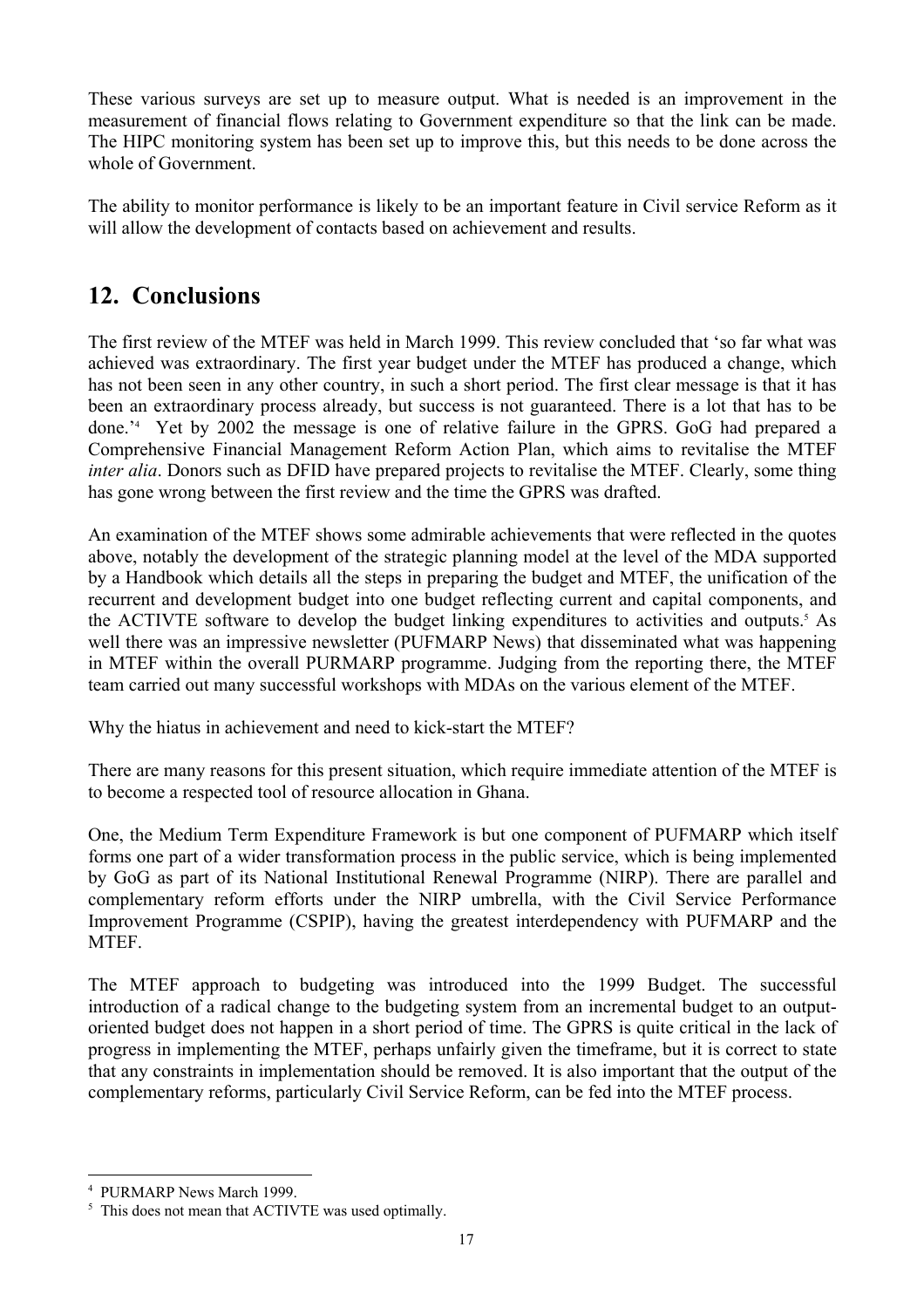A key feature of the MTEF is flexibility in the use of inputs to deliver public services: manpower is one of the biggest inputs in the public sector. If there is rigidity in the public service that hinders the optimal use of inputs to achieve outputs then the budgeting system cannot operate efficiently. In this sense the MTEF and Civil Service Reform are like the sides of a coin, both critical components – one without the other is meaningless. The implementation Civil Service Reform is not proceeding as fast as anticipated and as a result will hinder the revitalisation of MTEF. Indeed the GRSP recommends an urgent increase in the capacity of an appropriately sized public service with radically improved conditions of service.

Two, while the MTEF introduced the strategic planning model, nothing has been done with respect to the budget timetable and the supporting budget documentation that is essential to the introduction of the MTEF. The format of the budget timetable and the budget speech has not changed with the introduction of the MTEF process. As a result the MTEF process has been parachuted into a budget formulation structure that is unsuited to the MTEF. Much more should have been done in developing the timetable by starting it earlier in the year, thus making it much longer.<sup>6</sup> This could ensure that the budget speech took place before the start of the financial year. In this regard, the revised budget could become the actual budget. As well, ensuring that any wages increases are budgeted within the sectoral allocations will allow comparison of the budget with actual expenditures. Much more should have been done in developing documentation (Background to the Budget, Budget Framework Paper, for example) to support the Guidelines to the Budget and the Budget Speech. The Budget Speech could then focus on broad fiscal issues rather spending on projects in detail.

Three, the process of development of the timetable and associated documentation could have generated a greater degree of ownership of the MTEF. Ownership has also been impaired by not fully integrating the MTEF support unit within the Budget Division of the MoF. It is likely that the MTEF was implemented as a 'project' rather than as a fundamental reform within the Ministry and owned by it.

Four, while the MTEF in Ghana nominally uses a three-year planning horizon, it is really only a part of the annual budget cycle. As the MTEF approach was mooted to be the basis of the 1999 and the subsequent two years' budgets, a second MTEF cycle should have started for the 2002 budget, but this did not happen. Each cycle needs to be preceded with a review of policies and programmes and related activities so that redundant policies and programmes can be removed and new policies accommodated. There is no evidence of the detailed sector expenditure review process having taken place at the start of each of the two MTEF cycles so far, although in the agriculture sector, AgSSIP, could be seen as a partial review. What does take place is an annual update of the Strategic Plan, but this is not a substitute for a fully focused sector review. Within education, the MTEF, as the means to allocate expenditure to priorities, is not comprehensive. The existence of the Educational Trust Fund in Statutory Expenditures and wholly outside the MTEF approach means that some 20% of education spending by central government is not necessarily subjected to the same rigorous prioritisation process as the other 80%. A fully comprehensive sector review would address these issues.

Five, the GoG authorities acknowledge that revenue forecasting and macroeconomic planning has been a fundamental weakness in the application of the MTEF. However, analysis of the budget, revised budget and provisional actual indicates that annual budgets have been wholly unrealistic on the expenditure side rather than on the tax and grant component of revenue, which has been forecasted reasonably accurately (albeit due to the impact of a depreciating exchange rate and the capture of inflation through *ad valorem* indirect taxes). While revenue forecasting may need to be

 $\overline{a}$ 

<sup>&</sup>lt;sup>6</sup> The proposed timetable in the MTEF Draft Handbook provides four more months than the practice.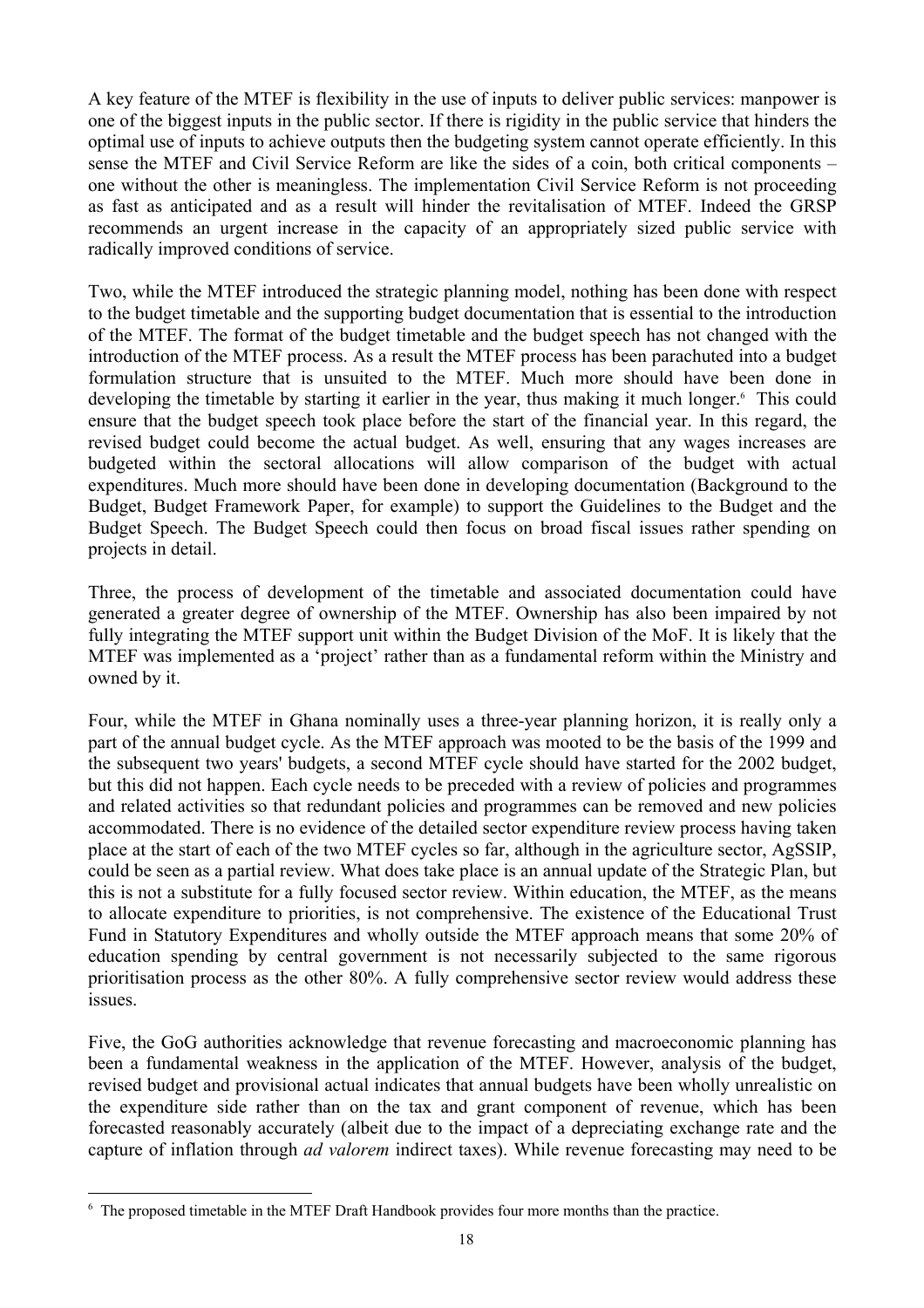improved, realistic budgeting of this revenue on the expenditure side is more of a problem. In essence, government has planned to spend more than it has available from the various revenue sources, necessitating downward revisions within the budget execution cycle. This reflects certain lack of fiscal discipline even at the planning stage.

Budgeting in the aggregate needs to be addressed critically from both the expenditure and revenue sides. From the expenditure side, a clear understanding of what is affordable in the aggregate is needed. On the revenue side, an estimation of what the amount of sustainable funding (domestic tax and non-tax revenues and borrowing) that the economy can support is required along with external donor resources. These then will generate an aggregate figure for prudent public expenditure that can be used in the budget call circular to guide MDAs in their budget preparation.

It is true that Ghana experienced external shocks during the MTEF period under review (significant fall in the international price of cocoa<sup>7</sup> and gold, which generated revenue losses, compensated by currency depreciation gains, and increases in oil prices, which increased expenditure costs). These impacted both on expenditure and revenue and reduced predictability. Nevertheless, the type of adjustment (e.g. increase in VAT rate to raise additional revenue to meet expenditure needs) was not undertaken to ensure that the resource envelope could match the expenditure needs. Downward revision of expenditures was the response, which made planning and budget execution difficult for MDAs.

Six, one strength of the MTEF as applied in Ghana is the emphasis on defining objectives and activities, and the focus on outputs and outcomes. The MTEF manual and detailed budget documents (detailed ministerial votes) have a clear focus on these. However, it is not all that evident that they are linked to expenditures that are required to deliver the outcomes and outputs. It may be that the development and implementation of the model was over too short a period and suffered from being overly technocratic in its introduction. A longer and slower implementation period at a pace that allowed other key reforms to take place also may have led to greater acceptance and ownership.<sup>8</sup> One of the consequences of this is that information may have been generated to supply the system (e.g. ACTIVTE) at a pace that could not be matched by the quality of the information at both the Centre and the MDAs.

In a fully functioning MTEF budget, the allocation of inputs would be determined at the sector level to deliver the sectoral activities to achieve the targeted outputs and associated outcomes. This is the bottom up approach to budgeting. Yet the Guidelines for the Preparation of the 2002-2004 Budget provide expenditure ceilings for categories 1 (Personal Emoluments, PE), 2 (Administrative Activity Expenses), 3 (Service Activity Expenses) and 4 (Investment Activity Expenses) given by the Ministry of Finance.

This suggests that the true bottom up approach to budgeting is lacking. Indeed the process of allocating financial resources to expenditure heads is dictated at the Centre with an explicit instruction that items 1 and 2 are outside the MTEF process and whatever capacity there is to allocate resources to expenditure categories strategically is confined to items 3 and 4. This in effect means that 1 and 2 are effectively fixed expenditures. Categories 3 and 4 are those that are prone to revision if there is a revenue shortfall, as is generally the case because of overestimation of aggregate expenditure in the first place. As a result of this MDAs may be unable to deliver services, as they do not have the funds for essential input components.

Moreover, items 1 and 2 are not allocated to activities in the detailed MDA budget but aggregated into two separate 'overhead' headings with items 3 and 4 allocated to activities. In reality, this

 $\overline{a}$ 

<sup>7</sup> At a time when the Government price to farmers was significantly increased.

<sup>&</sup>lt;sup>8</sup> It would also be fair to say that these other reforms should have been at a pace amenable to the MTEF.